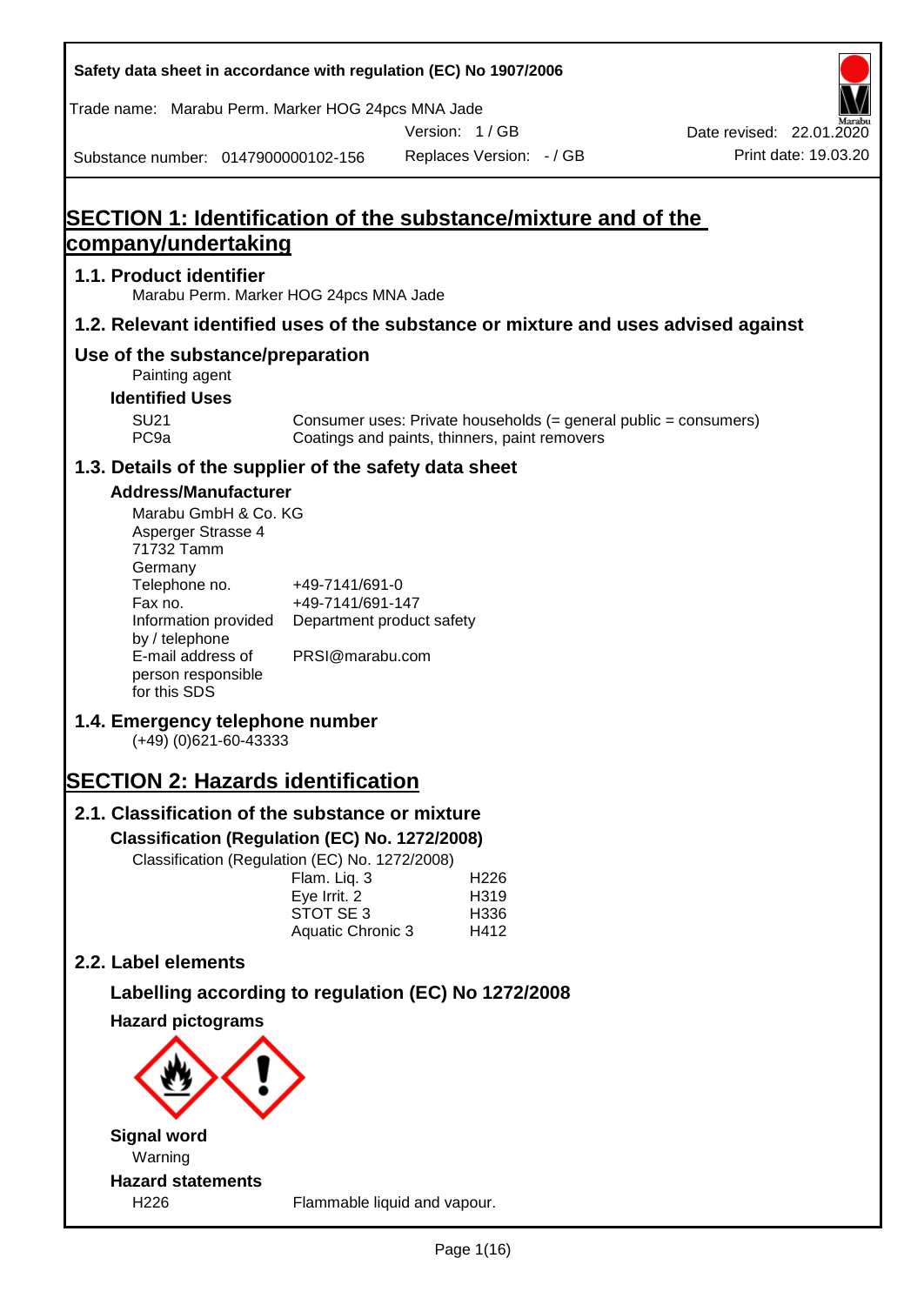| Safety data sheet in accordance with regulation (EC) No 1907/2006               |                                                       |      |                  |                          |      |                                                                                  |
|---------------------------------------------------------------------------------|-------------------------------------------------------|------|------------------|--------------------------|------|----------------------------------------------------------------------------------|
| Trade name: Marabu Perm. Marker HOG 24pcs MNA Jade                              |                                                       |      |                  |                          |      |                                                                                  |
|                                                                                 |                                                       |      | Version: 1/GB    |                          |      | Date revised: 22.01.2020                                                         |
| Substance number: 0147900000102-156                                             |                                                       |      |                  | Replaces Version: - / GB |      | Print date: 19.03.20                                                             |
| H319                                                                            | Causes serious eye irritation.                        |      |                  |                          |      |                                                                                  |
| H336                                                                            | May cause drowsiness or dizziness.                    |      |                  |                          |      |                                                                                  |
| H412                                                                            | Harmful to aquatic life with long lasting effects.    |      |                  |                          |      |                                                                                  |
| <b>Precautionary statements</b>                                                 |                                                       |      |                  |                          |      |                                                                                  |
| P101                                                                            |                                                       |      |                  |                          |      | If medical advice is needed, have product container or label at hand.            |
| P <sub>102</sub>                                                                | Keep out of reach of children.                        |      |                  |                          |      |                                                                                  |
| P210                                                                            | sources. No smoking.                                  |      |                  |                          |      | Keep away from heat, hot surfaces, sparks, open flames and other ignition        |
| P264.1                                                                          | Wash hands thoroughly after handling.                 |      |                  |                          |      |                                                                                  |
| P271                                                                            | Use only outdoors or in a well-ventilated area.       |      |                  |                          |      |                                                                                  |
| P280                                                                            |                                                       |      |                  |                          |      | Wear protective gloves / protective clothing / eye protection / face protection. |
| P305+P351+P338                                                                  | lenses, if present and easy to do. Continue rinsing.  |      |                  |                          |      | IF IN EYES: Rinse cautiously with water for several minutes. Remove contact      |
| P405                                                                            | Store locked up.                                      |      |                  |                          |      |                                                                                  |
| P501.9                                                                          | Dispose of contents / container as problematic waste. |      |                  |                          |      |                                                                                  |
| Hazardous component(s) to be indicated on label (Regulation (EC) No. 1272/2008) |                                                       |      |                  |                          |      |                                                                                  |
| contains                                                                        | 1-Methoxy-2-propanol                                  |      |                  |                          |      |                                                                                  |
| 2.3. Other hazards                                                              |                                                       |      |                  |                          |      |                                                                                  |
| No special hazards have to be mentioned.                                        |                                                       |      |                  |                          |      |                                                                                  |
|                                                                                 |                                                       |      |                  |                          |      |                                                                                  |
| <b>SECTION 3: Composition/information on ingredients</b>                        |                                                       |      |                  |                          |      |                                                                                  |
| 3.2. Mixtures                                                                   |                                                       |      |                  |                          |      |                                                                                  |
| <b>Hazardous ingredients</b>                                                    |                                                       |      |                  |                          |      |                                                                                  |
| <b>Ethanol</b>                                                                  |                                                       |      |                  |                          |      |                                                                                  |
| CAS No.                                                                         | 64-17-5                                               |      |                  |                          |      |                                                                                  |
| EINECS no.                                                                      | 200-578-6                                             |      |                  |                          |      |                                                                                  |
| Registration no.                                                                | 01-2119457610-43                                      |      |                  |                          |      |                                                                                  |
| Concentration                                                                   | $>= 25$                                               |      | $\epsilon$       | 50                       | %    |                                                                                  |
| Classification (Regulation (EC) No. 1272/2008)                                  | Flam. Liq. 2                                          |      | H <sub>225</sub> |                          |      |                                                                                  |
|                                                                                 | Eye Irrit. 2                                          |      | H319             |                          |      |                                                                                  |
| Concentration limits (Regulation (EC) No. 1272/2008)                            |                                                       |      |                  |                          |      |                                                                                  |
|                                                                                 | Eye Irrit. 2                                          | H319 | $>= 50 \%$       |                          |      |                                                                                  |
| 1-Methoxy-2-propanol                                                            |                                                       |      |                  |                          |      |                                                                                  |
| CAS No.                                                                         | 107-98-2                                              |      |                  |                          |      |                                                                                  |
| EINECS no.                                                                      | 203-539-1                                             |      |                  |                          |      |                                                                                  |
| Registration no.                                                                | 01-2119457435-35                                      |      |                  |                          |      |                                                                                  |
| Concentration                                                                   | $>=$                                                  | 25   | $\lt$            | 50                       | %    |                                                                                  |
|                                                                                 |                                                       |      |                  |                          |      |                                                                                  |
| Classification (Regulation (EC) No. 1272/2008)                                  | STOT SE 3                                             |      | H336             |                          |      |                                                                                  |
|                                                                                 | Flam. Liq. 3                                          |      | H <sub>226</sub> |                          |      |                                                                                  |
|                                                                                 |                                                       |      |                  |                          |      |                                                                                  |
| <b>Benzyl alcohol</b>                                                           |                                                       |      |                  |                          |      |                                                                                  |
| CAS No.                                                                         | 100-51-6                                              |      |                  |                          |      |                                                                                  |
| EINECS no.                                                                      | 202-859-9                                             |      |                  |                          |      |                                                                                  |
| Registration no.                                                                | 01-2119492630-38                                      |      |                  |                          |      |                                                                                  |
| Concentration                                                                   | $>=$                                                  | 1    | $\lt$            | 10                       | $\%$ |                                                                                  |
|                                                                                 |                                                       |      |                  |                          |      |                                                                                  |
| Classification (Regulation (EC) No. 1272/2008)                                  |                                                       |      |                  |                          |      |                                                                                  |
|                                                                                 | Acute Tox. 4                                          |      | H332             |                          |      |                                                                                  |
|                                                                                 |                                                       |      |                  |                          |      |                                                                                  |

 $\mathbf{r}$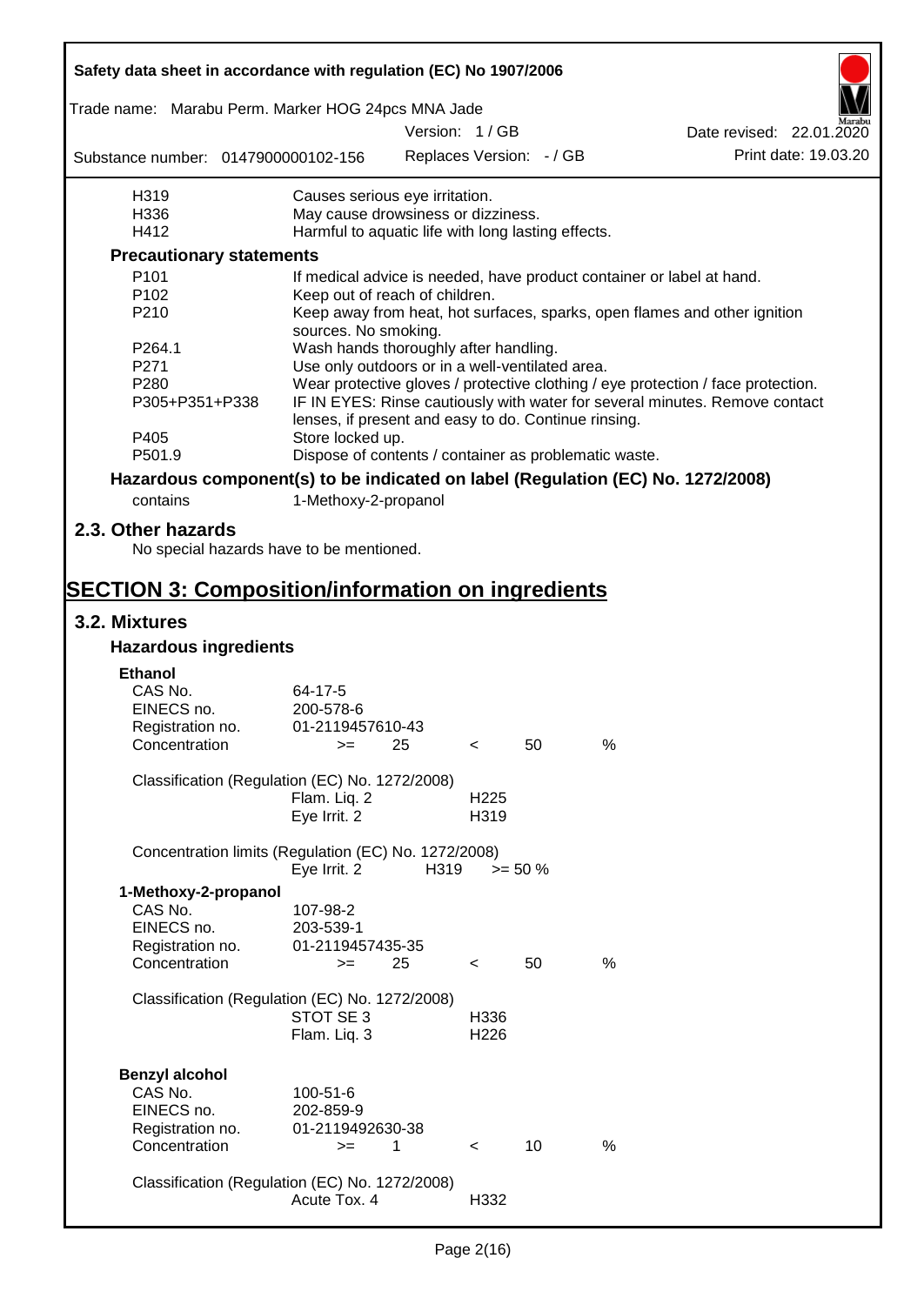|                                        | Safety data sheet in accordance with regulation (EC) No 1907/2006<br>Trade name: Marabu Perm. Marker HOG 24pcs MNA Jade |               |                                   |    |      |                          |                      |
|----------------------------------------|-------------------------------------------------------------------------------------------------------------------------|---------------|-----------------------------------|----|------|--------------------------|----------------------|
|                                        |                                                                                                                         | Version: 1/GB |                                   |    |      | Date revised: 22.01.2020 | Aarabu               |
|                                        | Substance number: 0147900000102-156                                                                                     |               | Replaces Version: -/ GB           |    |      |                          | Print date: 19.03.20 |
|                                        | Acute Tox, 4                                                                                                            |               | H302                              |    |      |                          |                      |
|                                        | Eye Irrit. 2                                                                                                            |               | H <sub>3</sub> 19                 |    |      |                          |                      |
| CAS No.<br>EINECS no.<br>Concentration | 3',6'-bis(diethylamino)spiro[isobenzofuran-1(3H),9'-[9H]xanthene]-3-one<br>509-34-2<br>208-096-8<br>$>=$                | 2,5           | $\lt$                             | 10 | $\%$ |                          |                      |
|                                        | Classification (Regulation (EC) No. 1272/2008)<br>Acute Tox. 4<br>Eye Irrit. 2<br>Aquatic Chronic 2                     |               | H302<br>H <sub>3</sub> 19<br>H411 |    |      |                          |                      |

# **SECTION 4: First aid measures**

## **4.1. Description of first aid measures**

#### **General information**

In all cases of doubt, or when symptoms persist, seek medical attention. Never give anything by mouth to an unconscious person. If unconscious place in recovery position and seek medical advice.

#### **After inhalation**

Remove to fresh air, keep patient warm and at rest. If breathing is irregular or stopped, administer artificial respiration.

#### **After skin contact**

Remove contaminated clothing. Wash skin thoroughly with soap and water or use recognised skin cleanser. Do NOT use solvents or thinners.

#### **After eye contact**

Remove contact lenses, irrigate copiously with clean, fresh water, holding the eyelids apart for at least 10 minutes and seek immediate medical advice.

#### **After ingestion**

If accidentally swallowed rinse the mouth with plenty of water (only if the person is conscious) and obtain immediate medical attention. Keep at rest. Do NOT induce vomiting.

#### **4.2. Most important symptoms and effects, both acute and delayed**

Until now no symptoms known so far.

#### **4.3. Indication of any immediate medical attention and special treatment needed**

## **Hints for the physician / treatment**

Treat symptomatically

# **SECTION 5: Firefighting measures**

#### **5.1. Extinguishing media**

#### **Suitable extinguishing media**

Recommended: alcohol resistant foam, CO2, powders, water spray/mist, Not be used for safety reasons: water *iet* 

#### **5.2. Special hazards arising from the substance or mixture**

In the event of fire the following can be released: Carbon monoxide (CO); Carbon dioxide (CO2); dense black smoke; Nitrogen oxides (NOx); Sulphur oxides; Hydrogen chloride (HCl)

#### **5.3. Advice for firefighters**

#### **Special protective equipment for fire-fighting**

Cool closed containers exposed to fire with water. Do not allow run-off from fire fighting to enter drains or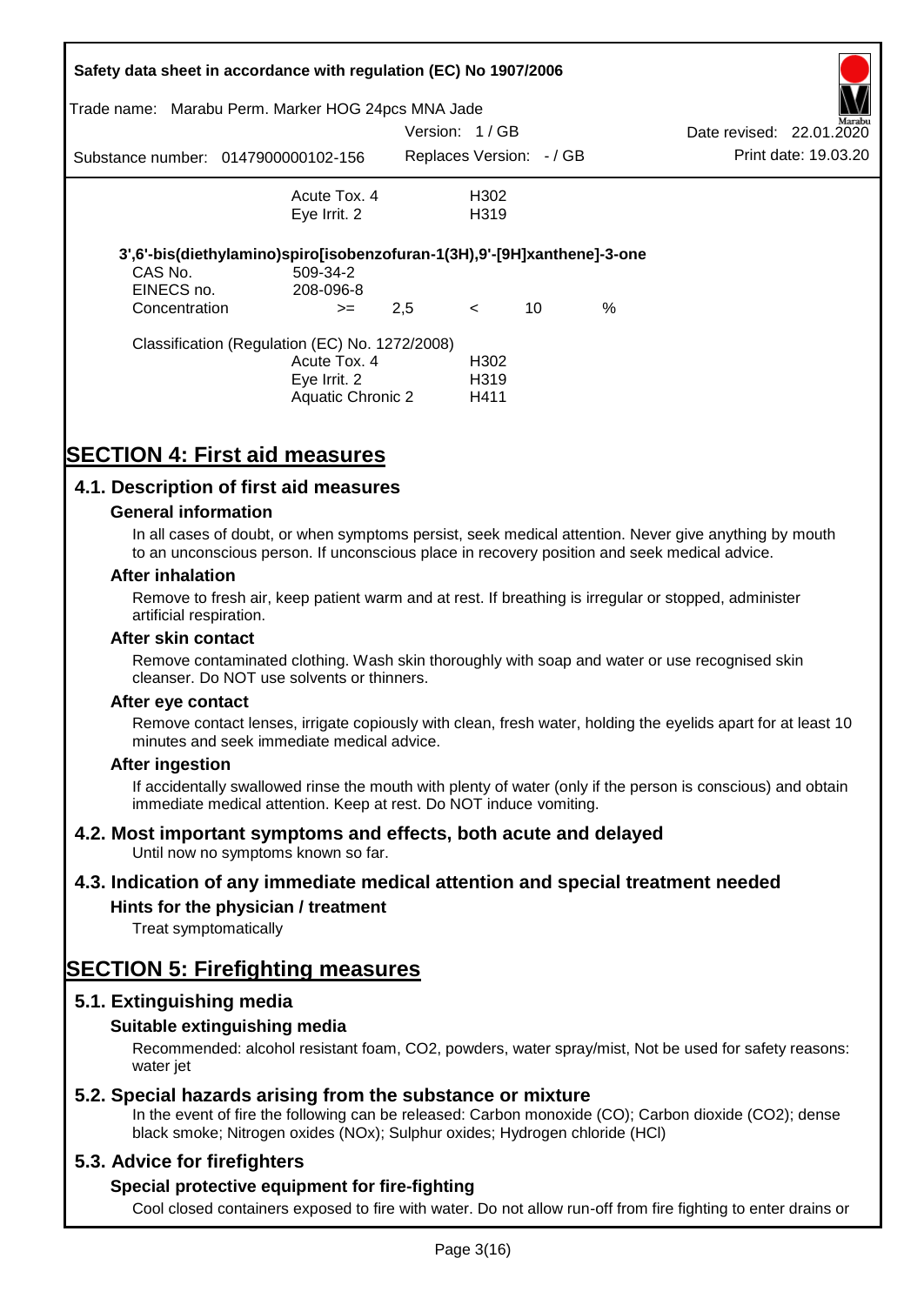#### **Safety data sheet in accordance with regulation (EC) No 1907/2006**

Trade name: Marabu Perm. Marker HOG 24pcs MNA Jade

Version: 1 / GB

Substance number: 0147900000102-156

Replaces Version: - / GB Print date: 19.03.20 Date revised: 22.01.

water courses.

# **SECTION 6: Accidental release measures**

## **6.1. Personal precautions, protective equipment and emergency procedures**

Exclude sources of ignition and ventilate the area. Avoid breathing vapours. Refer to protective measures listed in Sections 7 and 8.

## **6.2. Environmental precautions**

Do not allow to enter drains or waterways. If the product contaminates lakes, rivers or sewage, inform appropriate authorities in accordance with local regulations.

## **6.3. Methods and material for containment and cleaning up**

Contain and collect spillage with non-combustible absorbent materials, e.g. sand, earth, vermiculite, diatomaceous earth and place in container for disposal according to local regulations (see section 13). Clean preferably with a detergent - avoid use of solvents.

#### **6.4. Reference to other sections**

Information regarding Safe handling, see Section 7. Information regarding personal protective measures, see Section 8. Information regarding waste disposal, see Section 13.

# **SECTION 7: Handling and storage**

# **7.1. Precautions for safe handling**

## **Advice on safe handling**

Prevent the creation of flammable or explosive concentrations of vapour in air and avoid vapour concentration higher than the occupational exposure limits. In addition, the product should only be used in areas from which all naked lights and other sources of ignition have been excluded. Electrical equipment should be protected to the appropriate standard. Mixture may charge electrostatically: always use earthing leads when transferring from one container to another. Operators should wear anti-static footwear and clothing and floors should be of the conducting type. Isolate from sources of heat, sparks and open flame. No sparking tools should be used. Avoid skin and eye contact. Avoid the inhalation of particulates and spray mist arising from the application of this mixture. Smoking, eating and drinking shall be prohibited in application area. For personal protection see Section 8. Never use pressure to empty: container is not a pressure vessel. Always keep in containers of same material as the original one. Comply with the health and safety at work laws. Do not allow to enter drains or water courses.

#### **Advice on protection against fire and explosion**

Vapours are heavier than air and may spread along floors. Vapours may form explosive mixtures with air.

#### **Classification of fires / temperature class / Ignition group / Dust explosion class**

| Classification of fires | B (Combustible liquid substances) |
|-------------------------|-----------------------------------|
| Temperature class       | T3                                |

# **7.2. Conditions for safe storage, including any incompatibilities**

#### **Requirements for storage rooms and vessels**

Electrical installations/working materials must comply with the local applied technological safety standards. Storage rooms in which filling operations take place must have a conducting floor. Store in accordance with national regulation

#### **Hints on storage assembly**

Store away from oxidising agents, from strongly alkaline and strongly acid materials.

## **Further information on storage conditions**

Observe label precautions. Store between 15 and 30 °C in a dry, well ventilated place away from sources of heat and direct sunlight. Keep container tightly closed. Keep away from sources of ignition. No smoking. Prevent unauthorised access. Containers which are opened must be carefully resealed and kept upright to prevent leakage.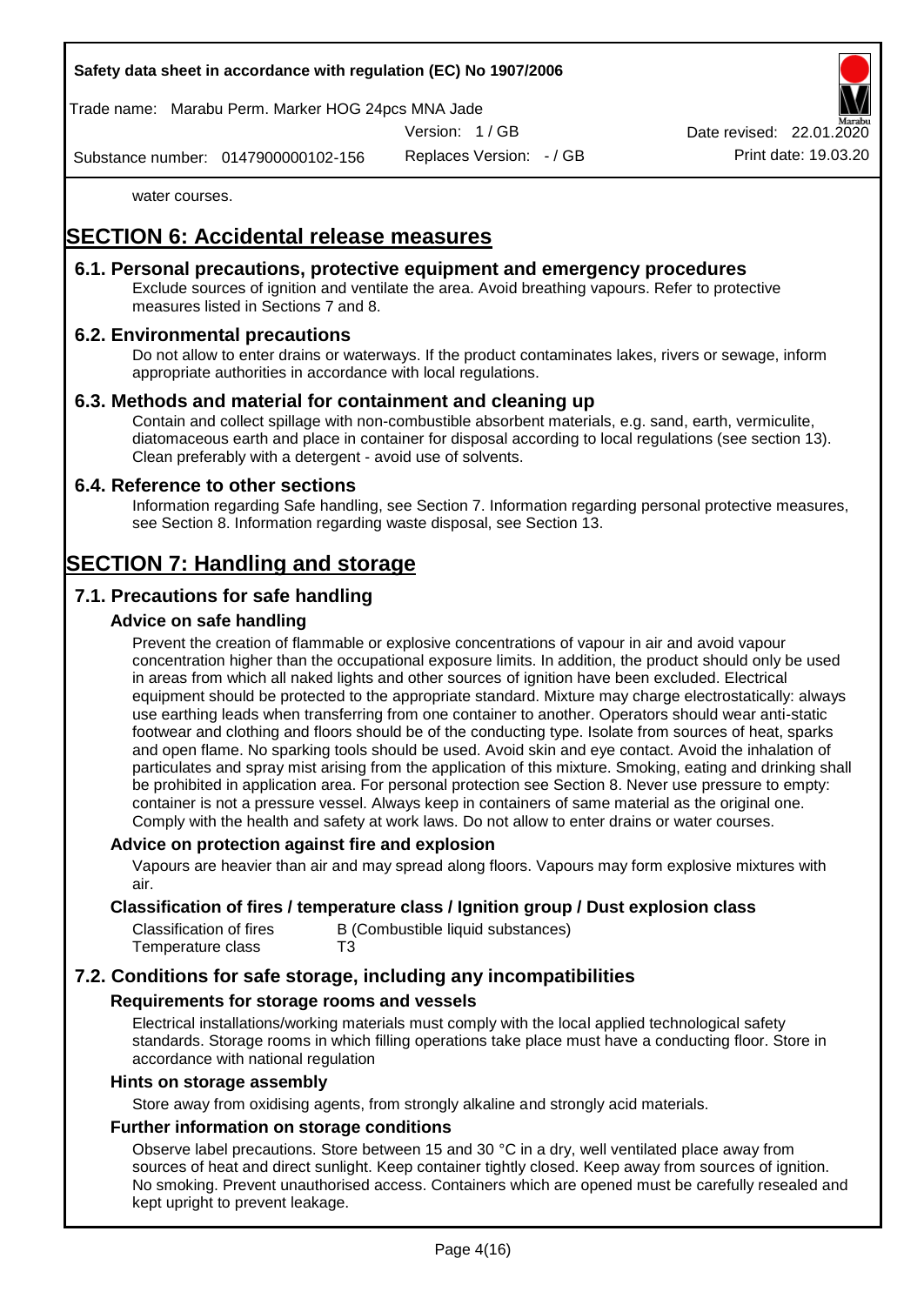| Safety data sheet in accordance with regulation (EC) No 1907/2006                                     |            |                                          |            |                   |                          |
|-------------------------------------------------------------------------------------------------------|------------|------------------------------------------|------------|-------------------|--------------------------|
| Trade name: Marabu Perm. Marker HOG 24pcs MNA Jade                                                    |            | Version: 1/GB                            |            |                   | Date revised: 22.01.2020 |
| Substance number: 0147900000102-156                                                                   |            | Replaces Version: - / GB                 |            |                   | Print date: 19.03.20     |
| 7.3. Specific end use(s)<br>Painting agent<br><b>SECTION 8: Exposure controls/personal protection</b> |            |                                          |            |                   |                          |
| 8.1. Control parameters                                                                               |            |                                          |            |                   |                          |
| <b>Exposure limit values</b>                                                                          |            |                                          |            |                   |                          |
| <b>Ethanol</b>                                                                                        |            |                                          |            |                   |                          |
| List                                                                                                  | EH40       |                                          |            |                   |                          |
| <b>Type</b>                                                                                           | <b>WEL</b> |                                          |            |                   |                          |
| Value                                                                                                 | 1920       | mg/m <sup>3</sup>                        | 1000       | ppm(V)            |                          |
| <b>Status: 2011</b>                                                                                   |            |                                          |            |                   |                          |
| 1-Methoxy-2-propanol                                                                                  |            |                                          |            |                   |                          |
| List                                                                                                  | EH40       |                                          |            |                   |                          |
| <b>Type</b>                                                                                           | <b>WEL</b> |                                          |            |                   |                          |
| Value                                                                                                 | 375<br>560 | mg/m <sup>3</sup>                        | 100<br>150 | ppm(V)            |                          |
| Short term exposure limit<br>Skin resorption / sensibilisation: Sk;                                   |            | mg/m <sup>3</sup><br><b>Status: 2011</b> |            | ppm(V)            |                          |
| <b>Derived No/Minimal Effect Levels (DNEL/DMEL)</b>                                                   |            |                                          |            |                   |                          |
| <b>Ethanol</b>                                                                                        |            |                                          |            |                   |                          |
| Type of value                                                                                         |            | Derived No Effect Level (DNEL)           |            |                   |                          |
| Reference group                                                                                       | Worker     |                                          |            |                   |                          |
| Duration of exposure                                                                                  | Long term  |                                          |            |                   |                          |
| Route of exposure                                                                                     | inhalative |                                          |            |                   |                          |
| Mode of action                                                                                        |            | Systemic effects                         |            |                   |                          |
| Concentration                                                                                         |            | 950                                      |            | mg/m <sup>3</sup> |                          |
| Type of value                                                                                         |            | Derived No Effect Level (DNEL)           |            |                   |                          |
| Reference group                                                                                       | Worker     |                                          |            |                   |                          |
| Duration of exposure                                                                                  | Short term |                                          |            |                   |                          |
| Route of exposure                                                                                     | inhalative |                                          |            |                   |                          |
| Mode of action                                                                                        |            | Local effects                            |            |                   |                          |
| Concentration                                                                                         |            | 1900                                     |            | mg/m <sup>3</sup> |                          |
| Type of value                                                                                         |            | Derived No Effect Level (DNEL)           |            |                   |                          |
| Reference group                                                                                       | Worker     |                                          |            |                   |                          |
| Duration of exposure                                                                                  | Long term  |                                          |            |                   |                          |
| Route of exposure                                                                                     | dermal     |                                          |            |                   |                          |
| Mode of action                                                                                        |            | Systemic effects                         |            |                   |                          |
| Concentration                                                                                         |            | 343                                      |            | mg/kg/d           |                          |
| Type of value                                                                                         |            | Derived No Effect Level (DNEL)           |            |                   |                          |
| Reference group                                                                                       | Consumer   |                                          |            |                   |                          |
| Duration of exposure                                                                                  | Long term  |                                          |            |                   |                          |
| Route of exposure                                                                                     | inhalative |                                          |            |                   |                          |
| Mode of action                                                                                        |            | Systemic effects                         |            |                   |                          |
| Concentration                                                                                         |            | 114                                      |            | mg/m <sup>3</sup> |                          |
| Type of value                                                                                         |            | Derived No Effect Level (DNEL)           |            |                   |                          |
| Reference group                                                                                       | Consumer   |                                          |            |                   |                          |
| Duration of exposure                                                                                  | Short term |                                          |            |                   |                          |
| Route of exposure                                                                                     | inhalative |                                          |            |                   |                          |
| Mode of action                                                                                        |            | Local effects                            |            |                   |                          |
| Concentration                                                                                         |            | 950                                      |            | mg/m <sup>3</sup> |                          |

 $\mathsf{r}$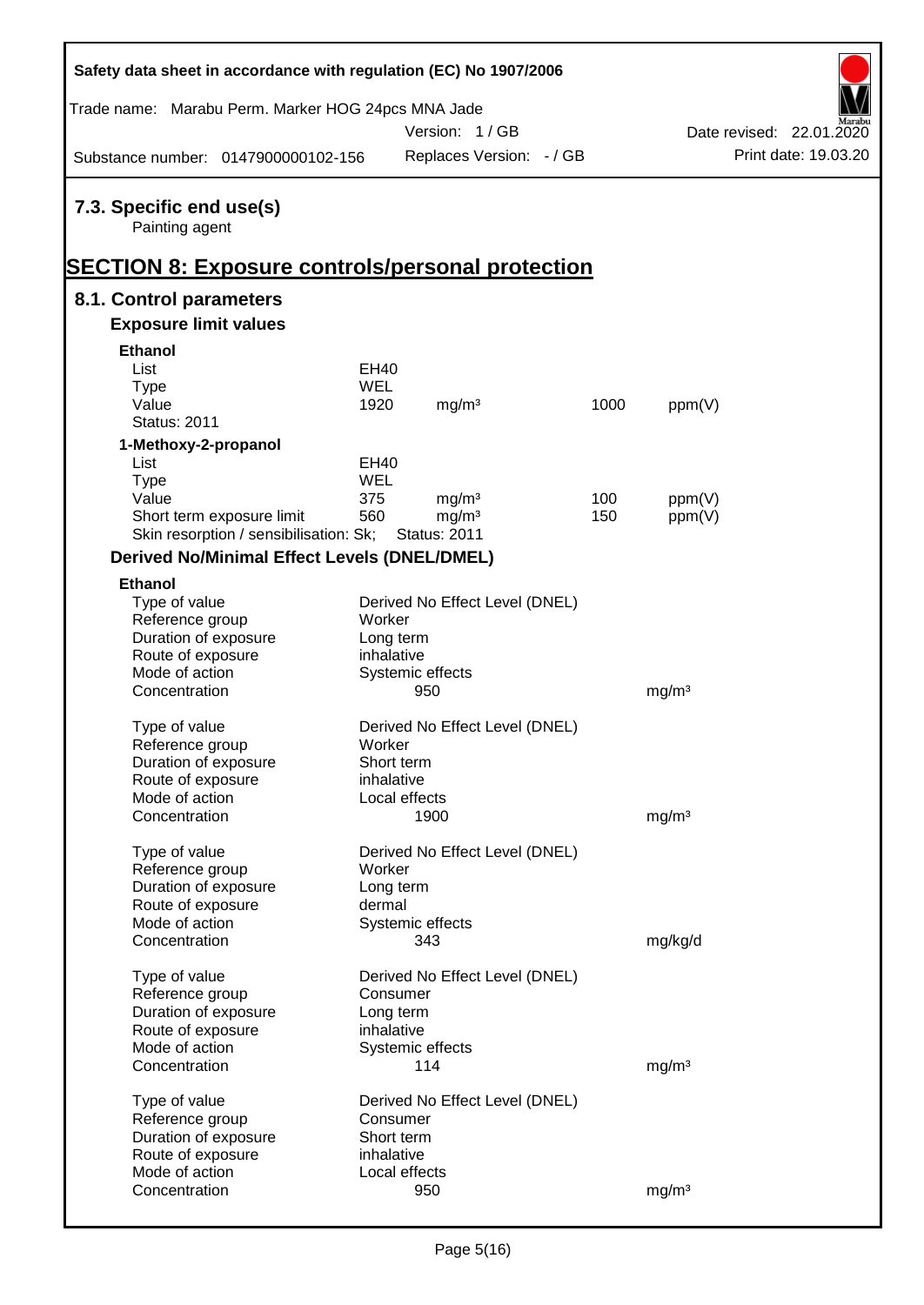| Safety data sheet in accordance with regulation (EC) No 1907/2006 |                                                             |                          |
|-------------------------------------------------------------------|-------------------------------------------------------------|--------------------------|
| Trade name: Marabu Perm. Marker HOG 24pcs MNA Jade                |                                                             |                          |
|                                                                   | Version: 1/GB                                               | Date revised: 22.01.2020 |
| Substance number: 0147900000102-156                               | Replaces Version: - / GB                                    | Print date: 19.03.20     |
| Type of value                                                     | Derived No Effect Level (DNEL)                              |                          |
| Reference group                                                   | Consumer                                                    |                          |
| Duration of exposure                                              | Long term                                                   |                          |
| Route of exposure                                                 | dermal                                                      |                          |
| Mode of action                                                    | Systemic effects                                            |                          |
| Concentration                                                     | 206                                                         | mg/kg/d                  |
| Type of value                                                     | Derived No Effect Level (DNEL)                              |                          |
| Reference group                                                   | Consumer                                                    |                          |
| Duration of exposure                                              | Long term                                                   |                          |
| Route of exposure                                                 | oral                                                        |                          |
| Mode of action                                                    | Systemic effects                                            |                          |
| Concentration                                                     | 87                                                          | mg/kg/d                  |
| 1-Methoxy-2-propanol                                              |                                                             |                          |
| Type of value                                                     | Derived No Effect Level (DNEL)                              |                          |
| Reference group                                                   | Worker                                                      |                          |
| Duration of exposure                                              | Acute                                                       |                          |
| Route of exposure                                                 | inhalative                                                  |                          |
| Mode of action                                                    | Local effects                                               |                          |
| Concentration                                                     | 553,5                                                       | mg/m <sup>3</sup>        |
|                                                                   |                                                             |                          |
| Type of value<br>Reference group                                  | Derived No Effect Level (DNEL)<br>Worker                    |                          |
| Duration of exposure                                              | Long term                                                   |                          |
| Route of exposure                                                 | dermal                                                      |                          |
| Mode of action                                                    | Systemic effects                                            |                          |
| Concentration                                                     | 50,6                                                        | mg/person/               |
|                                                                   |                                                             | d                        |
| Type of value                                                     | Derived No Effect Level (DNEL)                              |                          |
| Reference group                                                   | Worker                                                      |                          |
| Duration of exposure                                              | Long term                                                   |                          |
| Route of exposure                                                 | inhalative                                                  |                          |
| Mode of action                                                    | Systemic effects                                            |                          |
| Concentration                                                     | 369                                                         | mg/m <sup>3</sup>        |
|                                                                   |                                                             |                          |
| Type of value<br>Reference group                                  | Derived No Effect Level (DNEL)<br><b>General Population</b> |                          |
| Duration of exposure                                              | Long term                                                   |                          |
| Route of exposure                                                 | dermal                                                      |                          |
| Mode of action                                                    | Systemic effects                                            |                          |
| Concentration                                                     | 18,1                                                        | mg/kg                    |
|                                                                   |                                                             |                          |
| Type of value                                                     | Derived No Effect Level (DNEL)                              |                          |
| Reference group<br>Duration of exposure                           | <b>General Population</b>                                   |                          |
| Route of exposure                                                 | Long term<br>inhalative                                     |                          |
| Mode of action                                                    | Systemic effects                                            |                          |
| Concentration                                                     | 43,9                                                        | mg/m <sup>3</sup>        |
|                                                                   |                                                             |                          |
| Type of value<br>Reference group                                  | Derived No Effect Level (DNEL)<br><b>General Population</b> |                          |
| Duration of exposure                                              | Long term                                                   |                          |
| Route of exposure                                                 | oral                                                        |                          |
| Mode of action                                                    | Systemic effects                                            |                          |
| Concentration                                                     | 3,3                                                         | mg/kg/d                  |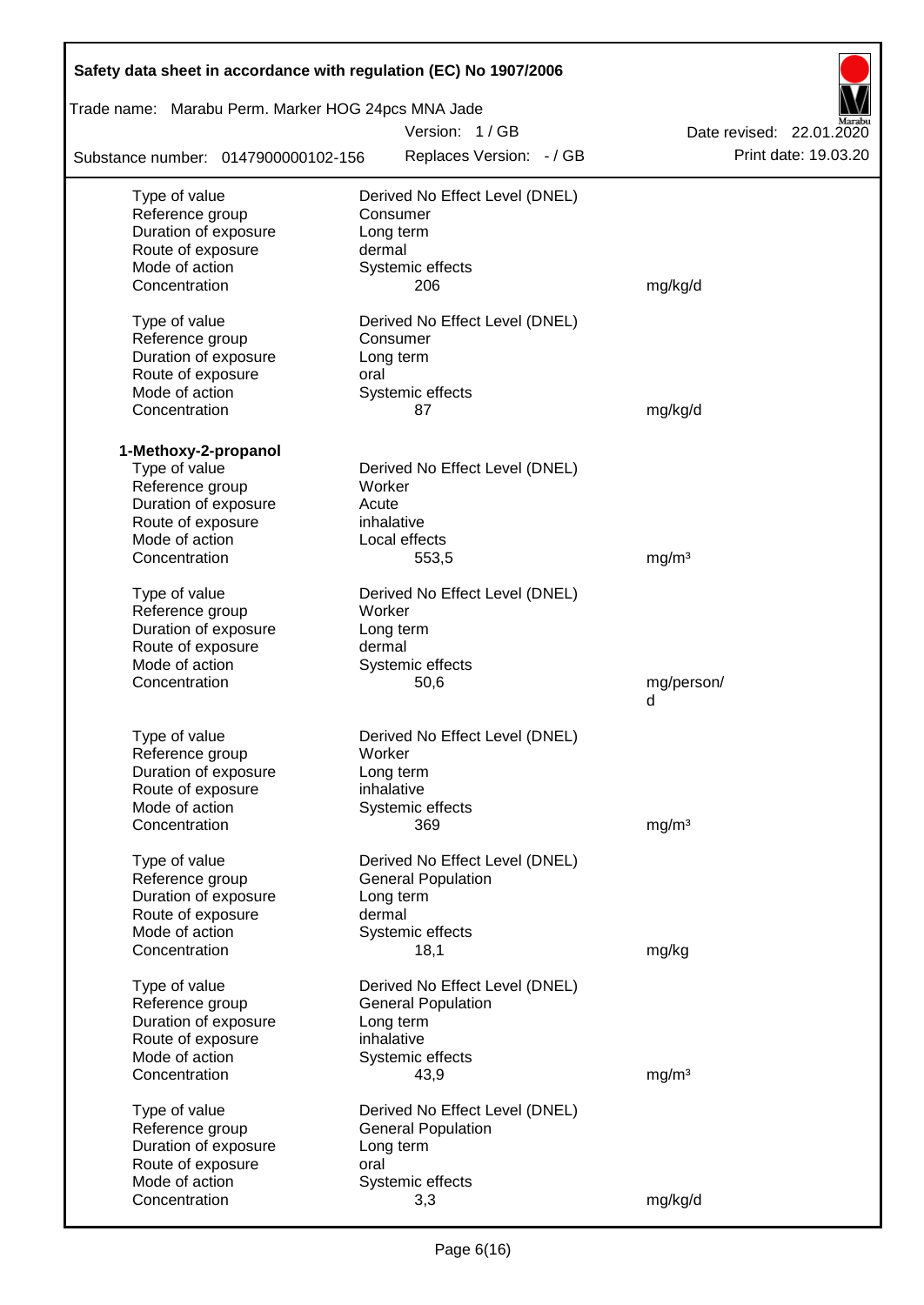|  | Safety data sheet in accordance with regulation (EC) No 1907/2006 |  |
|--|-------------------------------------------------------------------|--|
|--|-------------------------------------------------------------------|--|

|  | Trade name: Marabu Perm. Marker HOG 24pcs MNA Jade |
|--|----------------------------------------------------|
|  |                                                    |

Version: 1 / GB

Replaces Version: - / GB Print date: 19.03.20 Date revised: 22.01.2020

Substance number: 0147900000102-156

| <b>Benzyl alcohol</b> |                                |                   |
|-----------------------|--------------------------------|-------------------|
| Type of value         | Derived No Effect Level (DNEL) |                   |
| Reference group       | Worker                         |                   |
| Duration of exposure  | Long term                      |                   |
| Route of exposure     | inhalative                     |                   |
| Mode of action        | Systemic effects               |                   |
| Concentration         | 22                             | mg/m <sup>3</sup> |
| Type of value         | Derived No Effect Level (DNEL) |                   |
| Reference group       | Worker                         |                   |
| Duration of exposure  | Short term                     |                   |
| Route of exposure     | inhalative                     |                   |
| Mode of action        | Systemic effects               |                   |
| Concentration         | 110                            | mg/m <sup>3</sup> |
| Type of value         | Derived No Effect Level (DNEL) |                   |
| Reference group       | Worker                         |                   |
| Duration of exposure  | Long term                      |                   |
| Route of exposure     | dermal                         |                   |
| Mode of action        | Systemic effects               |                   |
| Concentration         | 8                              | mg/kg/d           |
| Type of value         | Derived No Effect Level (DNEL) |                   |
| Reference group       | Worker                         |                   |
| Duration of exposure  | Short term                     |                   |
| Route of exposure     | dermal                         |                   |
| Mode of action        | Systemic effects               |                   |
| Concentration         | 40                             | mg/kg/d           |
| Type of value         | Derived No Effect Level (DNEL) |                   |
| Reference group       | Consumer                       |                   |
| Duration of exposure  | Long term                      |                   |
| Route of exposure     | inhalative                     |                   |
| Mode of action        | Systemic effects               |                   |
| Concentration         | 5,4                            | mg/m <sup>3</sup> |
| Type of value         | Derived No Effect Level (DNEL) |                   |
| Reference group       | Consumer                       |                   |
| Duration of exposure  | Short term                     |                   |
| Route of exposure     | inhalative                     |                   |
| Mode of action        | Systemic effects               |                   |
| Concentration         | 27                             | mg/m <sup>3</sup> |
| Type of value         | Derived No Effect Level (DNEL) |                   |
| Reference group       | Consumer                       |                   |
| Duration of exposure  | Long term                      |                   |
| Route of exposure     | dermal                         |                   |
| Mode of action        | Systemic effects               |                   |
| Concentration         | 4                              | mg/kg/d           |
| Type of value         | Derived No Effect Level (DNEL) |                   |
| Reference group       | Consumer                       |                   |
| Duration of exposure  | Short term                     |                   |
| Route of exposure     | dermal                         |                   |
| Mode of action        | Systemic effects               |                   |
| Concentration         | 20                             | mg/kg/d           |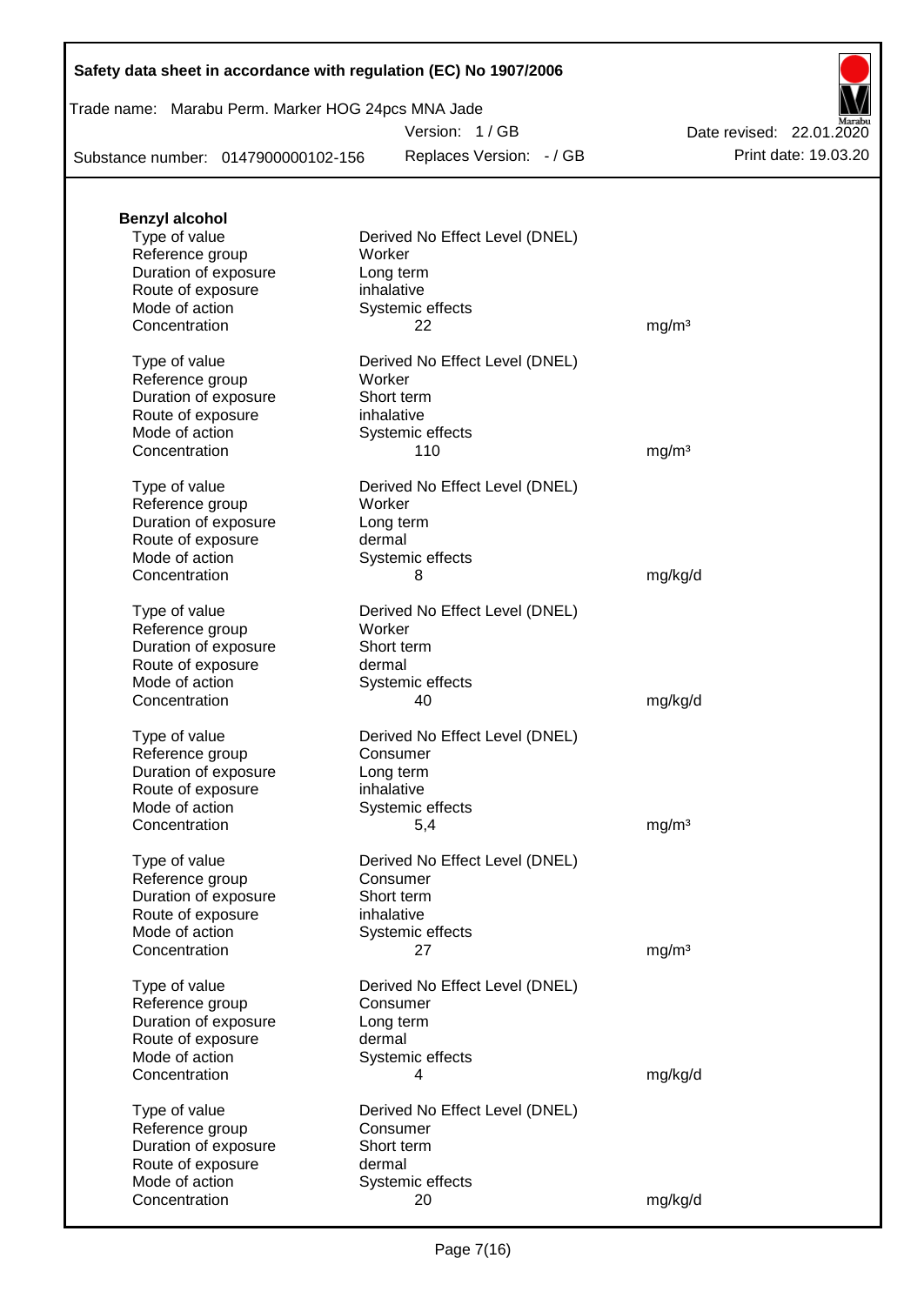| Trade name: Marabu Perm. Marker HOG 24pcs MNA Jade<br>Version: 1/GB<br>Replaces Version: - / GB<br>Substance number: 0147900000102-156<br>Derived No Effect Level (DNEL)<br>Consumer<br>Long term<br>oral | Date revised: 22.01.2020<br>Print date: 19.03.20                                                                                                        |
|-----------------------------------------------------------------------------------------------------------------------------------------------------------------------------------------------------------|---------------------------------------------------------------------------------------------------------------------------------------------------------|
|                                                                                                                                                                                                           |                                                                                                                                                         |
|                                                                                                                                                                                                           |                                                                                                                                                         |
|                                                                                                                                                                                                           |                                                                                                                                                         |
|                                                                                                                                                                                                           |                                                                                                                                                         |
|                                                                                                                                                                                                           |                                                                                                                                                         |
|                                                                                                                                                                                                           |                                                                                                                                                         |
|                                                                                                                                                                                                           |                                                                                                                                                         |
| Systemic effects<br>4                                                                                                                                                                                     |                                                                                                                                                         |
|                                                                                                                                                                                                           | mg/kg/d                                                                                                                                                 |
| Derived No Effect Level (DNEL)                                                                                                                                                                            |                                                                                                                                                         |
| Consumer                                                                                                                                                                                                  |                                                                                                                                                         |
| Short term                                                                                                                                                                                                |                                                                                                                                                         |
| oral                                                                                                                                                                                                      |                                                                                                                                                         |
| Systemic effects                                                                                                                                                                                          |                                                                                                                                                         |
| 20                                                                                                                                                                                                        | mg/kg/d                                                                                                                                                 |
| <b>Predicted No Effect Concentration (PNEC)</b>                                                                                                                                                           |                                                                                                                                                         |
|                                                                                                                                                                                                           |                                                                                                                                                         |
| <b>PNEC</b>                                                                                                                                                                                               |                                                                                                                                                         |
| Freshwater                                                                                                                                                                                                |                                                                                                                                                         |
| 0,96                                                                                                                                                                                                      | mg/l                                                                                                                                                    |
| <b>PNEC</b>                                                                                                                                                                                               |                                                                                                                                                         |
| Saltwater                                                                                                                                                                                                 |                                                                                                                                                         |
| 0,79                                                                                                                                                                                                      | mg/l                                                                                                                                                    |
| <b>PNEC</b>                                                                                                                                                                                               |                                                                                                                                                         |
| Water (intermittent release)                                                                                                                                                                              |                                                                                                                                                         |
| 2,75                                                                                                                                                                                                      | mg/l                                                                                                                                                    |
|                                                                                                                                                                                                           |                                                                                                                                                         |
|                                                                                                                                                                                                           |                                                                                                                                                         |
| 580                                                                                                                                                                                                       | mg/l                                                                                                                                                    |
|                                                                                                                                                                                                           |                                                                                                                                                         |
|                                                                                                                                                                                                           |                                                                                                                                                         |
|                                                                                                                                                                                                           | mg/kg                                                                                                                                                   |
|                                                                                                                                                                                                           |                                                                                                                                                         |
| <b>PNEC</b>                                                                                                                                                                                               |                                                                                                                                                         |
|                                                                                                                                                                                                           |                                                                                                                                                         |
|                                                                                                                                                                                                           | mg/kg                                                                                                                                                   |
| <b>PNEC</b>                                                                                                                                                                                               |                                                                                                                                                         |
|                                                                                                                                                                                                           |                                                                                                                                                         |
| 0,63                                                                                                                                                                                                      | mg/kg                                                                                                                                                   |
|                                                                                                                                                                                                           |                                                                                                                                                         |
|                                                                                                                                                                                                           |                                                                                                                                                         |
|                                                                                                                                                                                                           |                                                                                                                                                         |
| 10                                                                                                                                                                                                        | mg/l                                                                                                                                                    |
| <b>PNEC</b>                                                                                                                                                                                               |                                                                                                                                                         |
|                                                                                                                                                                                                           |                                                                                                                                                         |
|                                                                                                                                                                                                           |                                                                                                                                                         |
| Water                                                                                                                                                                                                     |                                                                                                                                                         |
| 41,6                                                                                                                                                                                                      | mg/kg                                                                                                                                                   |
| <b>PNEC</b><br>Sediment                                                                                                                                                                                   |                                                                                                                                                         |
|                                                                                                                                                                                                           | <b>PNEC</b><br>Sewage treatment plant (STP)<br><b>PNEC</b><br>Freshwater sediment<br>3,6<br>Marine sediment<br>2,9<br>Soil<br><b>PNEC</b><br>Freshwater |

Г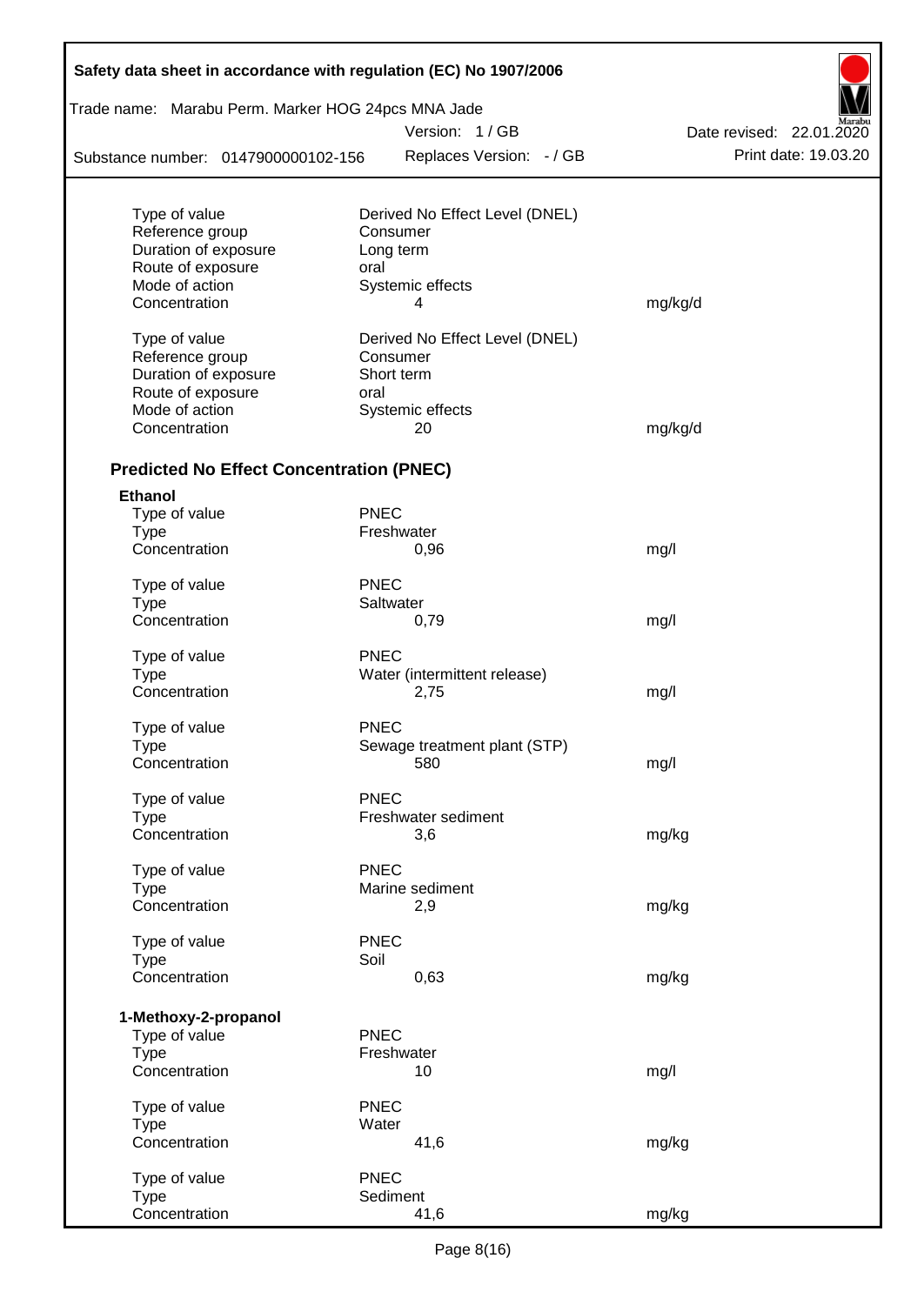| Safety data sheet in accordance with regulation (EC) No 1907/2006<br>Trade name: Marabu Perm. Marker HOG 24pcs MNA Jade<br>Substance number: 0147900000102-156 | Date revised: 22.01.2020<br>Print date: 19.03.20<br>Replaces Version: - / GB |       |
|----------------------------------------------------------------------------------------------------------------------------------------------------------------|------------------------------------------------------------------------------|-------|
|                                                                                                                                                                |                                                                              |       |
| Type of value                                                                                                                                                  | <b>PNEC</b>                                                                  |       |
| <b>Type</b>                                                                                                                                                    | Marine sediment                                                              |       |
| Concentration                                                                                                                                                  | 4,17                                                                         | mg/kg |
| Type of value                                                                                                                                                  | <b>PNEC</b>                                                                  |       |
| <b>Type</b>                                                                                                                                                    | Soil                                                                         |       |
| Concentration                                                                                                                                                  | 2,47                                                                         | mg/kg |
| Type of value                                                                                                                                                  | <b>PNEC</b>                                                                  |       |
| <b>Type</b>                                                                                                                                                    | Sewage treatment plant (STP)                                                 |       |
| Concentration                                                                                                                                                  | 100                                                                          | mg/l  |
| <b>Benzyl alcohol</b>                                                                                                                                          |                                                                              |       |
| Type of value                                                                                                                                                  | <b>PNEC</b>                                                                  |       |
| <b>Type</b>                                                                                                                                                    | Freshwater                                                                   |       |
| Concentration                                                                                                                                                  | 1                                                                            | mg/l  |
| Type of value                                                                                                                                                  | <b>PNEC</b>                                                                  |       |
| <b>Type</b>                                                                                                                                                    | Saltwater                                                                    |       |
| Concentration                                                                                                                                                  | 0,1                                                                          | mg/l  |
| Type of value                                                                                                                                                  | <b>PNEC</b>                                                                  |       |
| <b>Type</b>                                                                                                                                                    | Water (intermittent release)                                                 |       |
| Concentration                                                                                                                                                  | 2,3                                                                          | mg/l  |
| Type of value                                                                                                                                                  | <b>PNEC</b>                                                                  |       |
| <b>Type</b>                                                                                                                                                    | Sewage treatment plant (STP)                                                 |       |
| Concentration                                                                                                                                                  | 39                                                                           | mg/l  |
| Type of value                                                                                                                                                  | <b>PNEC</b>                                                                  |       |
| <b>Type</b>                                                                                                                                                    | Freshwater sediment                                                          |       |
| Concentration                                                                                                                                                  | 5,27                                                                         | mg/kg |
| Type of value                                                                                                                                                  | <b>PNEC</b>                                                                  |       |
| <b>Type</b>                                                                                                                                                    | Marine sediment                                                              |       |
| Concentration                                                                                                                                                  | 0,527                                                                        | mg/kg |
| Type of value                                                                                                                                                  | <b>PNEC</b>                                                                  |       |
| <b>Type</b>                                                                                                                                                    | Soil                                                                         |       |
| Concentration                                                                                                                                                  | 0,456                                                                        | mg/kg |
|                                                                                                                                                                |                                                                              |       |

# **8.2. Exposure controls**

#### **Exposure controls**

Provide adequate ventilation. Where reasonably practicable this should be achieved by the use of local exhaust ventilation and good general extraction. If these are not sufficient to maintain concentrations of particulates and solvent vapour below the OEL, suitable respiratory protection must be worn.

#### **Respiratory protection**

If workers are exposed to concentrations above the exposure limit they must use appropriate, certified respirators. Full mask, filter A

#### **Hand protection**

There is no one glove material or combination of materials that will give unlimited resistance to any individual or combination of chemicals.

For prolonged or repeated handling nitrile rubber gloves with textile undergloves are required. Material thickness  $\rightarrow$  0,5 mm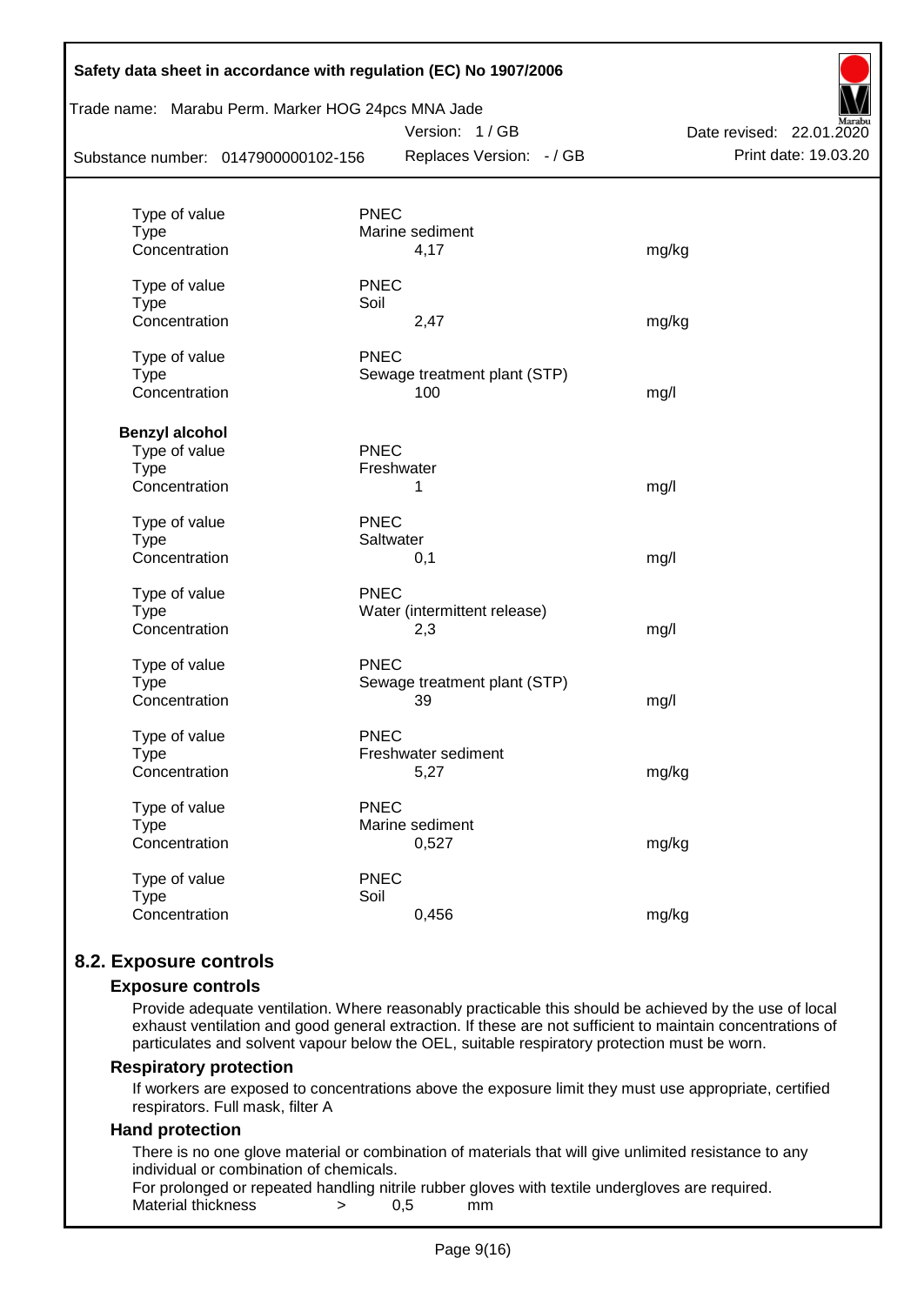| Safety data sheet in accordance with regulation (EC) No 1907/2006                                                                                                                                                                                                                                                                                                                 |                                                 |     |     |                                                                                                                                                                                                                                                                                                                    |
|-----------------------------------------------------------------------------------------------------------------------------------------------------------------------------------------------------------------------------------------------------------------------------------------------------------------------------------------------------------------------------------|-------------------------------------------------|-----|-----|--------------------------------------------------------------------------------------------------------------------------------------------------------------------------------------------------------------------------------------------------------------------------------------------------------------------|
| Trade name: Marabu Perm. Marker HOG 24pcs MNA Jade                                                                                                                                                                                                                                                                                                                                |                                                 |     |     |                                                                                                                                                                                                                                                                                                                    |
|                                                                                                                                                                                                                                                                                                                                                                                   | Version: 1/GB                                   |     |     | Date revised: 22.01.2020                                                                                                                                                                                                                                                                                           |
| Substance number: 0147900000102-156                                                                                                                                                                                                                                                                                                                                               | Replaces Version: - / GB                        |     |     | Print date: 19.03.20                                                                                                                                                                                                                                                                                               |
| Breakthrough time<br>The breakthrough time must be greater than the end use time of the product.<br>replacement must be followed.<br>Gloves should be replaced regularly and if there is any sign of damage to the glove material.<br>Always ensure that gloves are free from defects and that they are stored and used correctly.<br>maintenance.<br>once exposure has occurred. | 30<br>$\,<\,$                                   | min |     | The instructions and information provided by the glove manufacturer on use, storage, maintenance and<br>The performance or effectiveness of the glove may be reduced by physical/ chemical damage and poor<br>Barrier creams may help to protect the exposed areas of the skin, they should however not be applied |
| Eye protection                                                                                                                                                                                                                                                                                                                                                                    |                                                 |     |     |                                                                                                                                                                                                                                                                                                                    |
| Use safety eyewear designed to protect against splash of liquids.                                                                                                                                                                                                                                                                                                                 |                                                 |     |     |                                                                                                                                                                                                                                                                                                                    |
| <b>Body protection</b>                                                                                                                                                                                                                                                                                                                                                            |                                                 |     |     |                                                                                                                                                                                                                                                                                                                    |
| Cotton or cotton/synthetic overalls or coveralls are normally suitable.                                                                                                                                                                                                                                                                                                           |                                                 |     |     |                                                                                                                                                                                                                                                                                                                    |
| <b>SECTION 9: Physical and chemical properties</b>                                                                                                                                                                                                                                                                                                                                |                                                 |     |     |                                                                                                                                                                                                                                                                                                                    |
| 9.1. Information on basic physical and chemical properties                                                                                                                                                                                                                                                                                                                        |                                                 |     |     |                                                                                                                                                                                                                                                                                                                    |
| Form                                                                                                                                                                                                                                                                                                                                                                              | liquid                                          |     |     |                                                                                                                                                                                                                                                                                                                    |
| <b>Colour</b>                                                                                                                                                                                                                                                                                                                                                                     | coloured                                        |     |     |                                                                                                                                                                                                                                                                                                                    |
| <b>Odour</b>                                                                                                                                                                                                                                                                                                                                                                      | mild, alcoholic                                 |     |     |                                                                                                                                                                                                                                                                                                                    |
| <b>Odour threshold</b>                                                                                                                                                                                                                                                                                                                                                            |                                                 |     |     |                                                                                                                                                                                                                                                                                                                    |
| Remarks                                                                                                                                                                                                                                                                                                                                                                           | No data available                               |     |     |                                                                                                                                                                                                                                                                                                                    |
| pH value                                                                                                                                                                                                                                                                                                                                                                          |                                                 |     |     |                                                                                                                                                                                                                                                                                                                    |
| Value                                                                                                                                                                                                                                                                                                                                                                             | 5,5                                             | to  | 7,5 |                                                                                                                                                                                                                                                                                                                    |
| <b>Melting point</b><br>Remarks                                                                                                                                                                                                                                                                                                                                                   | not determined                                  |     |     |                                                                                                                                                                                                                                                                                                                    |
| <b>Freezing point</b>                                                                                                                                                                                                                                                                                                                                                             |                                                 |     |     |                                                                                                                                                                                                                                                                                                                    |
| Remarks                                                                                                                                                                                                                                                                                                                                                                           | not determined                                  |     |     |                                                                                                                                                                                                                                                                                                                    |
| Initial boiling point and boiling range                                                                                                                                                                                                                                                                                                                                           |                                                 |     |     |                                                                                                                                                                                                                                                                                                                    |
| Value                                                                                                                                                                                                                                                                                                                                                                             | 80                                              | to  | 90  | $^{\circ}C$                                                                                                                                                                                                                                                                                                        |
| <b>Flash point</b>                                                                                                                                                                                                                                                                                                                                                                |                                                 |     |     |                                                                                                                                                                                                                                                                                                                    |
| Value                                                                                                                                                                                                                                                                                                                                                                             | 35                                              |     |     | °C                                                                                                                                                                                                                                                                                                                 |
| Method                                                                                                                                                                                                                                                                                                                                                                            | ASTM D 6450 (CCCFP)                             |     |     |                                                                                                                                                                                                                                                                                                                    |
| Evaporation rate (ether $= 1$ ) :                                                                                                                                                                                                                                                                                                                                                 |                                                 |     |     |                                                                                                                                                                                                                                                                                                                    |
| Remarks                                                                                                                                                                                                                                                                                                                                                                           | not determined                                  |     |     |                                                                                                                                                                                                                                                                                                                    |
| Flammability (solid, gas)<br>Not applicable                                                                                                                                                                                                                                                                                                                                       |                                                 |     |     |                                                                                                                                                                                                                                                                                                                    |
| Upper/lower flammability or explosive limits                                                                                                                                                                                                                                                                                                                                      |                                                 |     |     |                                                                                                                                                                                                                                                                                                                    |
| Lower explosion limit<br>Upper explosion limit<br>Source                                                                                                                                                                                                                                                                                                                          | 1,5<br>appr.<br>15<br>appr.<br>Literature value |     |     | %(V)<br>%(V)                                                                                                                                                                                                                                                                                                       |
| <b>Vapour density</b>                                                                                                                                                                                                                                                                                                                                                             |                                                 |     |     |                                                                                                                                                                                                                                                                                                                    |
| Remarks                                                                                                                                                                                                                                                                                                                                                                           | not determined                                  |     |     |                                                                                                                                                                                                                                                                                                                    |
| <b>Density</b>                                                                                                                                                                                                                                                                                                                                                                    |                                                 |     |     |                                                                                                                                                                                                                                                                                                                    |
| Remarks                                                                                                                                                                                                                                                                                                                                                                           | not determined                                  |     |     |                                                                                                                                                                                                                                                                                                                    |
| <b>Solubility in water</b>                                                                                                                                                                                                                                                                                                                                                        |                                                 |     |     |                                                                                                                                                                                                                                                                                                                    |
| Remarks                                                                                                                                                                                                                                                                                                                                                                           | partially miscible                              |     |     |                                                                                                                                                                                                                                                                                                                    |
| <b>Partition coefficient: n-octanol/water</b>                                                                                                                                                                                                                                                                                                                                     |                                                 |     |     |                                                                                                                                                                                                                                                                                                                    |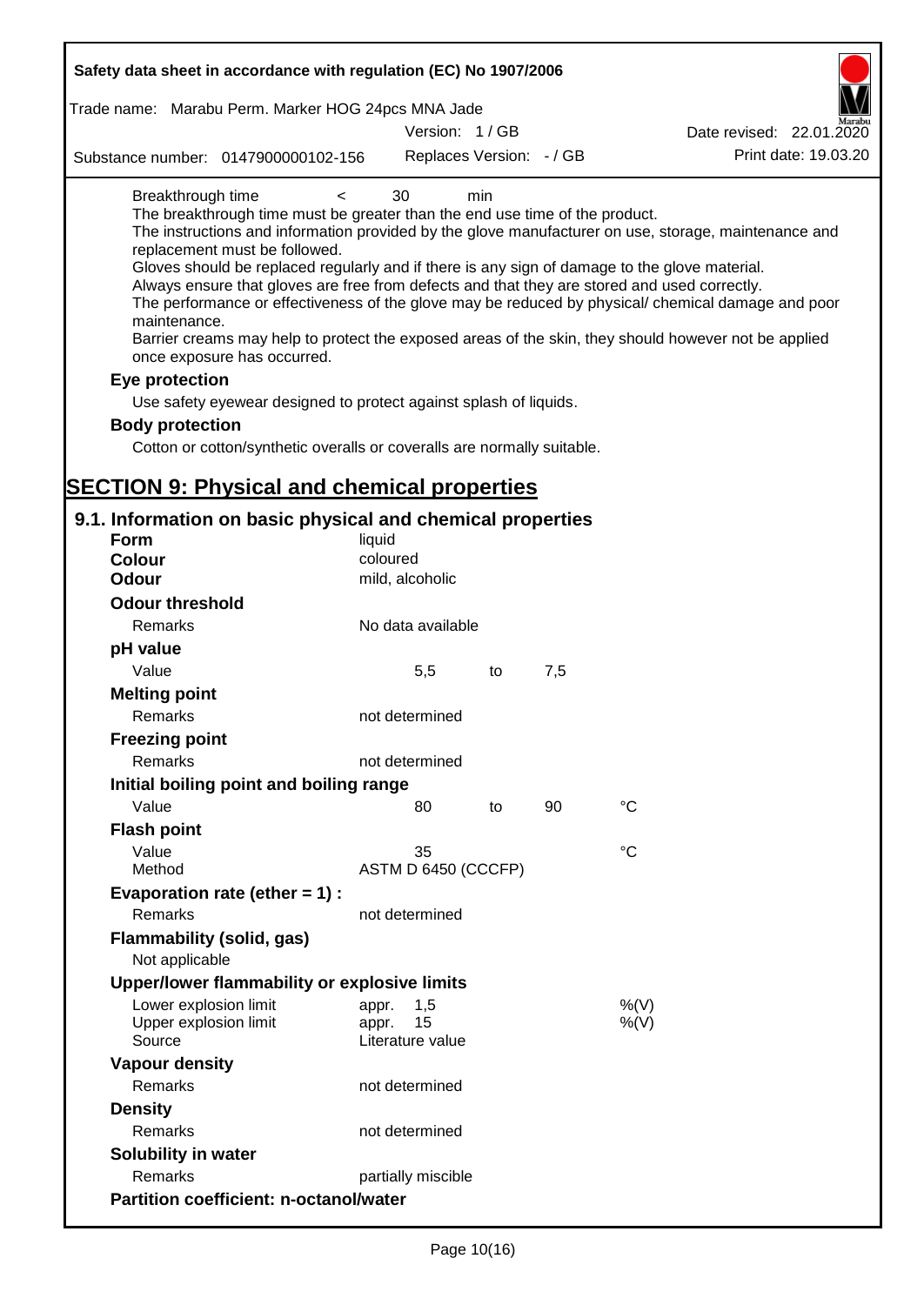| Safety data sheet in accordance with regulation (EC) No 1907/2006                                                                                                     |                                                                                                  |                                                                   |    |   |             |                                                  |
|-----------------------------------------------------------------------------------------------------------------------------------------------------------------------|--------------------------------------------------------------------------------------------------|-------------------------------------------------------------------|----|---|-------------|--------------------------------------------------|
| Trade name: Marabu Perm. Marker HOG 24pcs MNA Jade                                                                                                                    |                                                                                                  | Version: 1/GB                                                     |    |   |             |                                                  |
| Substance number: 0147900000102-156                                                                                                                                   |                                                                                                  | Replaces Version: - / GB                                          |    |   |             | Date revised: 22.01.2020<br>Print date: 19.03.20 |
| <b>Remarks</b>                                                                                                                                                        |                                                                                                  | Not applicable                                                    |    |   |             |                                                  |
| Ignition temperature                                                                                                                                                  |                                                                                                  |                                                                   |    |   |             |                                                  |
| Value                                                                                                                                                                 | appr.                                                                                            | 287                                                               |    |   | $^{\circ}C$ |                                                  |
| Source                                                                                                                                                                |                                                                                                  | Literature value                                                  |    |   |             |                                                  |
| <b>Viscosity</b>                                                                                                                                                      |                                                                                                  |                                                                   |    |   |             |                                                  |
| Value                                                                                                                                                                 |                                                                                                  | 3                                                                 | to | 6 | mPa.s       |                                                  |
| <b>Efflux time</b>                                                                                                                                                    |                                                                                                  |                                                                   |    |   |             |                                                  |
| Remarks                                                                                                                                                               |                                                                                                  | not determined                                                    |    |   |             |                                                  |
| <b>Explosive properties</b>                                                                                                                                           |                                                                                                  |                                                                   |    |   |             |                                                  |
| evaluation                                                                                                                                                            | no                                                                                               |                                                                   |    |   |             |                                                  |
| <b>Oxidising properties</b>                                                                                                                                           |                                                                                                  |                                                                   |    |   |             |                                                  |
| evaluation                                                                                                                                                            |                                                                                                  | None known                                                        |    |   |             |                                                  |
| 9.2. Other information                                                                                                                                                |                                                                                                  |                                                                   |    |   |             |                                                  |
| <b>Other information</b>                                                                                                                                              |                                                                                                  |                                                                   |    |   |             |                                                  |
| The physical specifications are approximate values and refer to the used safety relevant component(s).                                                                |                                                                                                  |                                                                   |    |   |             |                                                  |
|                                                                                                                                                                       |                                                                                                  |                                                                   |    |   |             |                                                  |
| <b>SECTION 10: Stability and reactivity</b>                                                                                                                           |                                                                                                  |                                                                   |    |   |             |                                                  |
| 10.1. Reactivity<br>No hazardous reactions when stored and handled according to prescribed instructions.                                                              |                                                                                                  |                                                                   |    |   |             |                                                  |
| 10.2. Chemical stability<br>Stable under recommended storage and handling conditions (see section 7).                                                                 |                                                                                                  |                                                                   |    |   |             |                                                  |
| 10.3. Possibility of hazardous reactions<br>Keep away from oxidising agents, strongly alkaline and strongly acid materials in order to avoid<br>exothermic reactions. |                                                                                                  |                                                                   |    |   |             |                                                  |
| 10.4. Conditions to avoid<br>When exposed to high temperatures may produce hazardous decomposition products.                                                          |                                                                                                  |                                                                   |    |   |             |                                                  |
| 10.5. Incompatible materials<br>No hazardous reactions when stored and handled according to prescribed instructions.                                                  |                                                                                                  |                                                                   |    |   |             |                                                  |
| 10.6. Hazardous decomposition products                                                                                                                                |                                                                                                  |                                                                   |    |   |             |                                                  |
|                                                                                                                                                                       | See chapter 5.2 (Firefighting measures - Special hazards arising from the substance or mixture). |                                                                   |    |   |             |                                                  |
| <b>SECTION 11: Toxicological information</b>                                                                                                                          |                                                                                                  |                                                                   |    |   |             |                                                  |
| 11.1. Information on toxicological effects                                                                                                                            |                                                                                                  |                                                                   |    |   |             |                                                  |
| <b>Acute oral toxicity</b>                                                                                                                                            |                                                                                                  |                                                                   |    |   |             |                                                  |
| <b>ATE</b><br>$\geq$                                                                                                                                                  |                                                                                                  | 2.000                                                             |    |   | mg/kg       |                                                  |
| Method                                                                                                                                                                |                                                                                                  | calculated value (Regulation (EC) No. 1272/2008)                  |    |   |             |                                                  |
| <b>Acute oral toxicity (Components)</b>                                                                                                                               |                                                                                                  |                                                                   |    |   |             |                                                  |
| 1-Methoxy-2-propanol                                                                                                                                                  |                                                                                                  |                                                                   |    |   |             |                                                  |
| <b>Species</b>                                                                                                                                                        | rat                                                                                              |                                                                   |    |   |             |                                                  |
| LD50                                                                                                                                                                  |                                                                                                  | 5200                                                              |    |   | mg/kg       |                                                  |
| <b>Benzyl alcohol</b>                                                                                                                                                 |                                                                                                  |                                                                   |    |   |             |                                                  |
| <b>Species</b><br>LD50                                                                                                                                                | rat                                                                                              | 1620                                                              |    |   | mg/kg       |                                                  |
| <b>Acute dermal toxicity</b>                                                                                                                                          |                                                                                                  |                                                                   |    |   |             |                                                  |
| Remarks                                                                                                                                                               |                                                                                                  | Based on available data, the classification criteria are not met. |    |   |             |                                                  |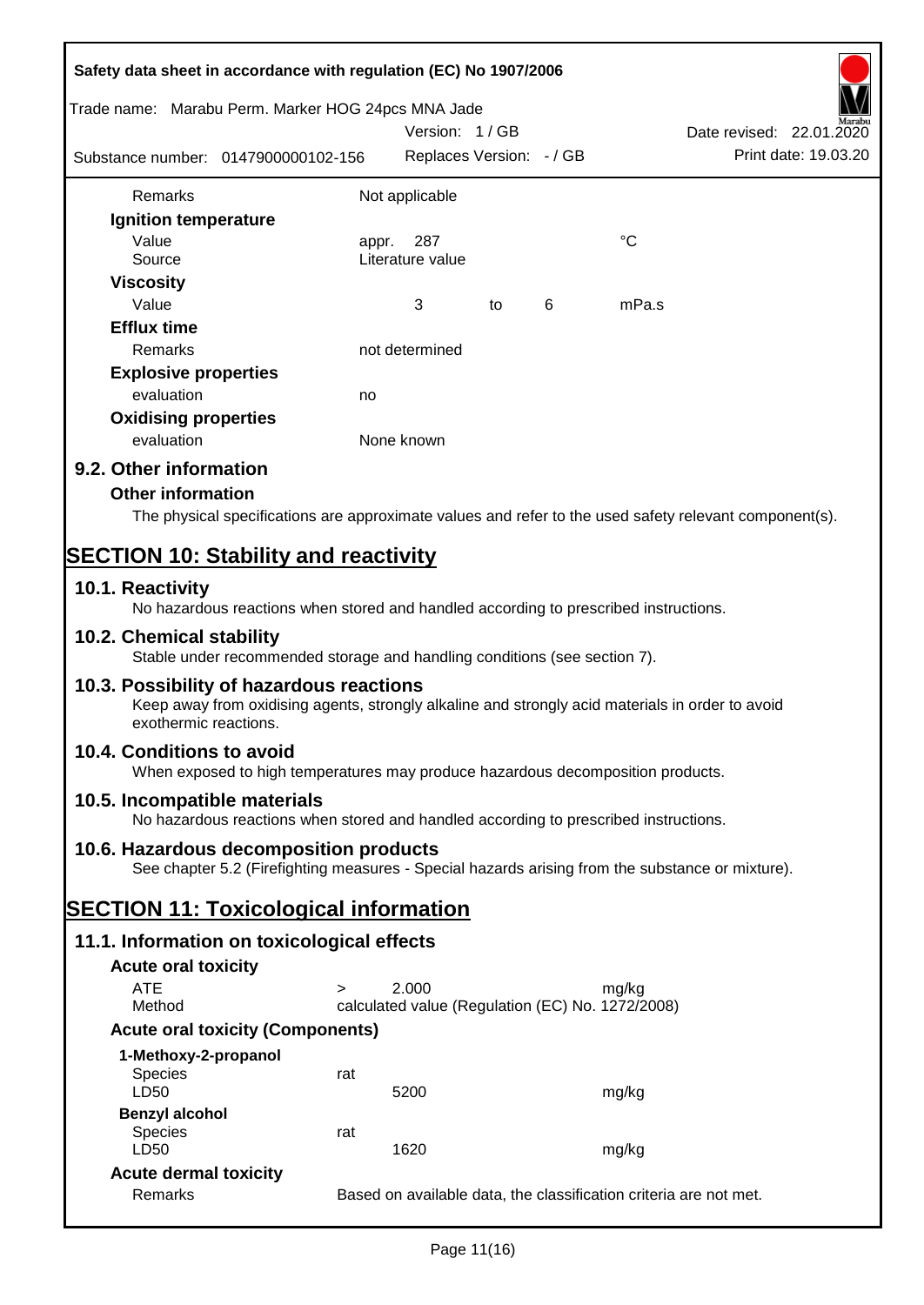| Trade name: Marabu Perm. Marker HOG 24pcs MNA Jade<br>Substance number: 0147900000102-156                                                                                                                                                                                                                           |                              | Version: 1/GB<br>Replaces Version: - / GB                                                                             |                                                                                                | Date revised: 22.01.2020<br>Print date: 19.03.20 |
|---------------------------------------------------------------------------------------------------------------------------------------------------------------------------------------------------------------------------------------------------------------------------------------------------------------------|------------------------------|-----------------------------------------------------------------------------------------------------------------------|------------------------------------------------------------------------------------------------|--------------------------------------------------|
|                                                                                                                                                                                                                                                                                                                     |                              |                                                                                                                       |                                                                                                |                                                  |
| <b>Acute dermal toxicity (Components)</b>                                                                                                                                                                                                                                                                           |                              |                                                                                                                       |                                                                                                |                                                  |
| 1-Methoxy-2-propanol<br>Species<br>LD50                                                                                                                                                                                                                                                                             | rabbit                       | 14000                                                                                                                 | mg/kg                                                                                          |                                                  |
| <b>Acute inhalational toxicity</b>                                                                                                                                                                                                                                                                                  |                              |                                                                                                                       |                                                                                                |                                                  |
| <b>ATE</b><br>Administration/Form<br>Method                                                                                                                                                                                                                                                                         | ><br>Vapors                  | 20                                                                                                                    | mg/l                                                                                           |                                                  |
| Remarks                                                                                                                                                                                                                                                                                                             |                              | calculated value (Regulation (EC) No. 1272/2008)<br>Based on available data, the classification criteria are not met. |                                                                                                |                                                  |
| <b>Acute inhalative toxicity (Components)</b>                                                                                                                                                                                                                                                                       |                              |                                                                                                                       |                                                                                                |                                                  |
| <b>Benzyl alcohol</b>                                                                                                                                                                                                                                                                                               |                              |                                                                                                                       |                                                                                                |                                                  |
| Species<br>LD <sub>0</sub><br>Duration of exposure                                                                                                                                                                                                                                                                  | rat                          | 4,178<br>4<br>h                                                                                                       | mg/l                                                                                           |                                                  |
| Administration/Form<br>Method                                                                                                                                                                                                                                                                                       | Dust/Mist<br>OECD 403        |                                                                                                                       |                                                                                                |                                                  |
| <b>Benzyl alcohol</b>                                                                                                                                                                                                                                                                                               |                              |                                                                                                                       |                                                                                                |                                                  |
| Species<br>LD50                                                                                                                                                                                                                                                                                                     | rat                          |                                                                                                                       |                                                                                                |                                                  |
| Duration of exposure                                                                                                                                                                                                                                                                                                | $\geq$                       | 5<br>4<br>h                                                                                                           | mg/l                                                                                           |                                                  |
| Administration/Form<br>Method                                                                                                                                                                                                                                                                                       | Dust/Mist<br><b>OECD 403</b> |                                                                                                                       |                                                                                                |                                                  |
| <b>Skin corrosion/irritation</b>                                                                                                                                                                                                                                                                                    |                              |                                                                                                                       |                                                                                                |                                                  |
| Remarks                                                                                                                                                                                                                                                                                                             |                              |                                                                                                                       | Based on available data, the classification criteria are not met.                              |                                                  |
| Serious eye damage/irritation                                                                                                                                                                                                                                                                                       |                              |                                                                                                                       |                                                                                                |                                                  |
| evaluation                                                                                                                                                                                                                                                                                                          | irritant                     |                                                                                                                       |                                                                                                |                                                  |
| Remarks                                                                                                                                                                                                                                                                                                             |                              | The classification criteria are met.                                                                                  |                                                                                                |                                                  |
| <b>Sensitization</b>                                                                                                                                                                                                                                                                                                |                              |                                                                                                                       |                                                                                                |                                                  |
| Remarks                                                                                                                                                                                                                                                                                                             |                              |                                                                                                                       | Based on available data, the classification criteria are not met.                              |                                                  |
| <b>Mutagenicity</b><br>Remarks                                                                                                                                                                                                                                                                                      |                              |                                                                                                                       |                                                                                                |                                                  |
|                                                                                                                                                                                                                                                                                                                     |                              |                                                                                                                       | Based on available data, the classification criteria are not met.                              |                                                  |
| <b>Reproductive toxicity</b>                                                                                                                                                                                                                                                                                        |                              |                                                                                                                       |                                                                                                |                                                  |
| Remarks                                                                                                                                                                                                                                                                                                             |                              |                                                                                                                       | Based on available data, the classification criteria are not met.                              |                                                  |
| Carcinogenicity<br>Remarks                                                                                                                                                                                                                                                                                          |                              |                                                                                                                       |                                                                                                |                                                  |
|                                                                                                                                                                                                                                                                                                                     |                              |                                                                                                                       | Based on available data, the classification criteria are not met.                              |                                                  |
| <b>Specific Target Organ Toxicity (STOT)</b>                                                                                                                                                                                                                                                                        |                              |                                                                                                                       |                                                                                                |                                                  |
| <b>Single exposure</b><br>Remarks                                                                                                                                                                                                                                                                                   |                              | The classification criteria are met.                                                                                  |                                                                                                |                                                  |
| evaluation                                                                                                                                                                                                                                                                                                          |                              | May cause drowsiness or dizziness.                                                                                    |                                                                                                |                                                  |
| <b>Repeated exposure</b><br>Remarks                                                                                                                                                                                                                                                                                 |                              |                                                                                                                       | Based on available data, the classification criteria are not met.                              |                                                  |
| <b>Aspiration hazard</b>                                                                                                                                                                                                                                                                                            |                              |                                                                                                                       |                                                                                                |                                                  |
| Based on available data, the classification criteria are not met.                                                                                                                                                                                                                                                   |                              |                                                                                                                       |                                                                                                |                                                  |
| <b>Experience in practice</b>                                                                                                                                                                                                                                                                                       |                              |                                                                                                                       |                                                                                                |                                                  |
| Exposure to component solvents vapours concentration in excess of the stated occupational exposure<br>limit may result in adverse health effects such as mucous membrane and respiratory system irritation<br>and adverse effects on kidney, liver and central nervous system. Symptoms and signs include headache, |                              |                                                                                                                       | dizziness, fatigue, muscular weakness, drowsiness and in extreme cases, loss of consciousness. |                                                  |

Solvents may cause some of the above effects by absorption through the skin. Repeated or prolonged contact with the mixture may cause removal of natural fat from the skin resulting in non-allergic contact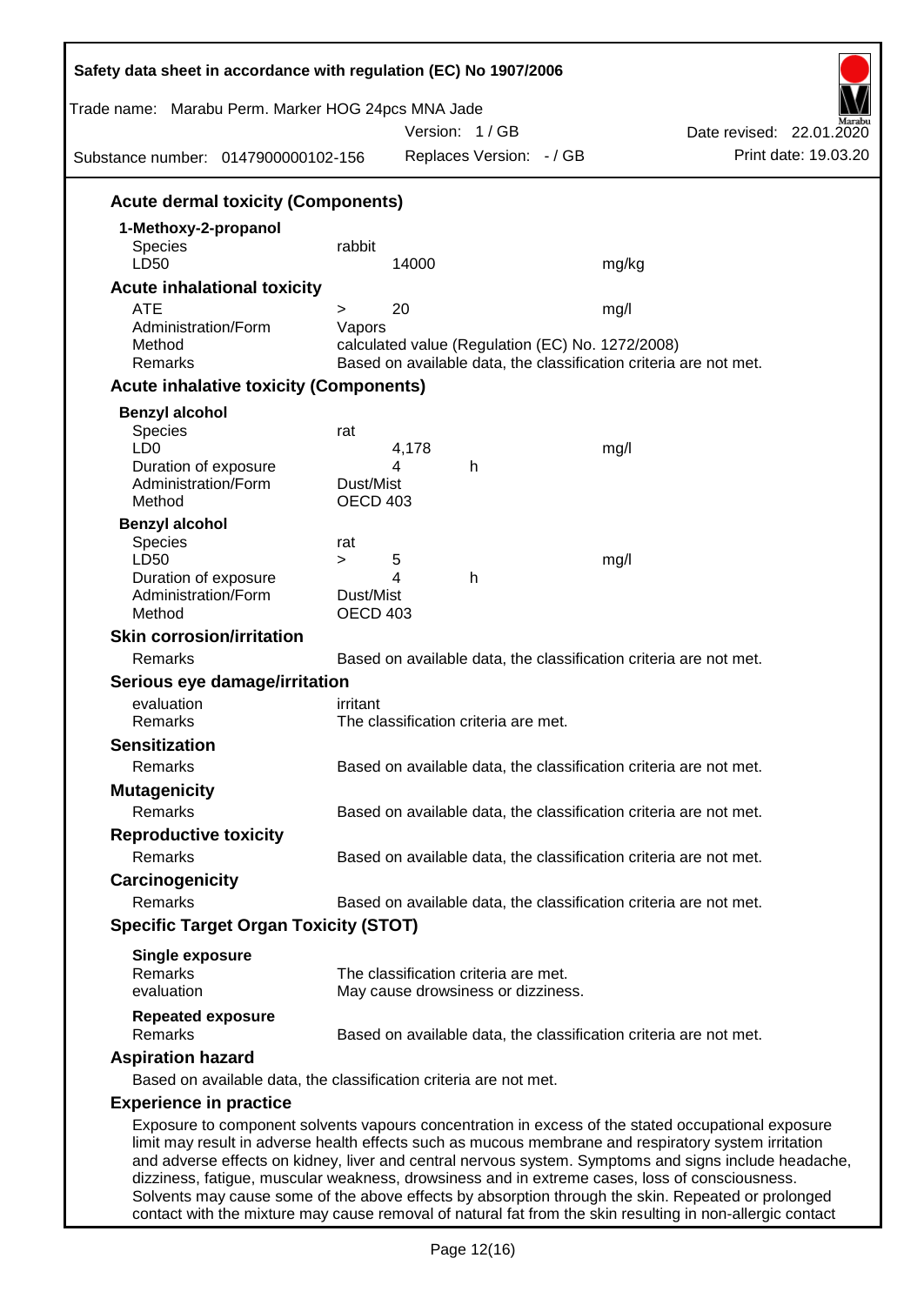| Safety data sheet in accordance with regulation (EC) No 1907/2006                                                                                                                                                                                                                                                                                                                                                                                                                                                                                                                                                                                             |                   |                  |                              |                                                    |                          |
|---------------------------------------------------------------------------------------------------------------------------------------------------------------------------------------------------------------------------------------------------------------------------------------------------------------------------------------------------------------------------------------------------------------------------------------------------------------------------------------------------------------------------------------------------------------------------------------------------------------------------------------------------------------|-------------------|------------------|------------------------------|----------------------------------------------------|--------------------------|
| Trade name: Marabu Perm. Marker HOG 24pcs MNA Jade                                                                                                                                                                                                                                                                                                                                                                                                                                                                                                                                                                                                            |                   |                  |                              |                                                    |                          |
|                                                                                                                                                                                                                                                                                                                                                                                                                                                                                                                                                                                                                                                               |                   |                  | Version: 1/GB                |                                                    | Date revised: 22.01.2020 |
| Substance number: 0147900000102-156                                                                                                                                                                                                                                                                                                                                                                                                                                                                                                                                                                                                                           |                   |                  | Replaces Version: - / GB     |                                                    | Print date: 19.03.20     |
| dermatitis and absorption through the skin. The liquid splashed in the eyes may cause irritation and<br>reversible damage. Ingestion may cause nausea, diarrhoea and vomiting. This takes into account, where<br>known, delayed and immediate effects and also chronic effects of components from short-term and<br>long-term exposure by oral, inhalation and dermal routes of exposure and eye contact.<br><b>Other information</b><br>There are no data available on the mixture itself.<br>The mixture has been assessed following the additivity method of the CLP Regulation (EC) No<br>1272/2008 and classified for toxicological hazards accordingly. |                   |                  |                              |                                                    |                          |
| <b>SECTION 12: Ecological information</b>                                                                                                                                                                                                                                                                                                                                                                                                                                                                                                                                                                                                                     |                   |                  |                              |                                                    |                          |
| 12.1. Toxicity                                                                                                                                                                                                                                                                                                                                                                                                                                                                                                                                                                                                                                                |                   |                  |                              |                                                    |                          |
| <b>General information</b>                                                                                                                                                                                                                                                                                                                                                                                                                                                                                                                                                                                                                                    |                   |                  |                              |                                                    |                          |
| There are no data available on the mixture itself. Do not allow to enter drains or water courses. The<br>mixture has been assessed following the summation method of the CLP Regulation (EC) No 1272/2008<br>and is classified for eco-toxicological properties accordingly. See Sections 2 and 3 for details.                                                                                                                                                                                                                                                                                                                                                |                   |                  |                              |                                                    |                          |
| <b>Fish toxicity (Components)</b>                                                                                                                                                                                                                                                                                                                                                                                                                                                                                                                                                                                                                             |                   |                  |                              |                                                    |                          |
| 1-Methoxy-2-propanol                                                                                                                                                                                                                                                                                                                                                                                                                                                                                                                                                                                                                                          |                   |                  |                              |                                                    |                          |
| <b>Species</b><br>LC <sub>0</sub>                                                                                                                                                                                                                                                                                                                                                                                                                                                                                                                                                                                                                             |                   |                  | golden orfe (Leuciscus idus) |                                                    |                          |
| Duration of exposure                                                                                                                                                                                                                                                                                                                                                                                                                                                                                                                                                                                                                                          | $\geq$            | 4600<br>96       | h                            | mg/l                                               |                          |
| <b>Daphnia toxicity (Components)</b>                                                                                                                                                                                                                                                                                                                                                                                                                                                                                                                                                                                                                          |                   |                  |                              |                                                    |                          |
|                                                                                                                                                                                                                                                                                                                                                                                                                                                                                                                                                                                                                                                               |                   |                  |                              |                                                    |                          |
| 1-Methoxy-2-propanol<br><b>Species</b>                                                                                                                                                                                                                                                                                                                                                                                                                                                                                                                                                                                                                        |                   | Daphnia magna    |                              |                                                    |                          |
| <b>EC50</b>                                                                                                                                                                                                                                                                                                                                                                                                                                                                                                                                                                                                                                                   |                   | 23300            |                              | mg/l                                               |                          |
| Duration of exposure                                                                                                                                                                                                                                                                                                                                                                                                                                                                                                                                                                                                                                          |                   | 48               | h                            |                                                    |                          |
| <b>Algae toxicity (Components)</b>                                                                                                                                                                                                                                                                                                                                                                                                                                                                                                                                                                                                                            |                   |                  |                              |                                                    |                          |
| 1-Methoxy-2-propanol                                                                                                                                                                                                                                                                                                                                                                                                                                                                                                                                                                                                                                          |                   |                  |                              |                                                    |                          |
| <b>Species</b>                                                                                                                                                                                                                                                                                                                                                                                                                                                                                                                                                                                                                                                | Desmodesmus       |                  |                              |                                                    |                          |
| <b>EC50</b>                                                                                                                                                                                                                                                                                                                                                                                                                                                                                                                                                                                                                                                   | >                 | 1000             |                              | mg/l                                               |                          |
| Duration of exposure                                                                                                                                                                                                                                                                                                                                                                                                                                                                                                                                                                                                                                          |                   | 168              | h                            |                                                    |                          |
| <b>Bacteria toxicity (Components)</b>                                                                                                                                                                                                                                                                                                                                                                                                                                                                                                                                                                                                                         |                   |                  |                              |                                                    |                          |
| 1-Methoxy-2-propanol                                                                                                                                                                                                                                                                                                                                                                                                                                                                                                                                                                                                                                          |                   |                  |                              |                                                    |                          |
| Species                                                                                                                                                                                                                                                                                                                                                                                                                                                                                                                                                                                                                                                       |                   | activated sludge |                              |                                                    |                          |
| <b>EC50</b>                                                                                                                                                                                                                                                                                                                                                                                                                                                                                                                                                                                                                                                   | $\geq$            | 1000             |                              | mg/l                                               |                          |
| 12.2. Persistence and degradability                                                                                                                                                                                                                                                                                                                                                                                                                                                                                                                                                                                                                           |                   |                  |                              |                                                    |                          |
| <b>General information</b>                                                                                                                                                                                                                                                                                                                                                                                                                                                                                                                                                                                                                                    |                   |                  |                              |                                                    |                          |
| No data available                                                                                                                                                                                                                                                                                                                                                                                                                                                                                                                                                                                                                                             |                   |                  |                              |                                                    |                          |
| <b>Biodegradability (Components)</b>                                                                                                                                                                                                                                                                                                                                                                                                                                                                                                                                                                                                                          |                   |                  |                              |                                                    |                          |
| 1-Methoxy-2-propanol                                                                                                                                                                                                                                                                                                                                                                                                                                                                                                                                                                                                                                          |                   |                  |                              |                                                    |                          |
| Value                                                                                                                                                                                                                                                                                                                                                                                                                                                                                                                                                                                                                                                         |                   | 90               |                              | %                                                  |                          |
| Duration of test                                                                                                                                                                                                                                                                                                                                                                                                                                                                                                                                                                                                                                              |                   | 28               | d                            |                                                    |                          |
| evaluation<br>Method                                                                                                                                                                                                                                                                                                                                                                                                                                                                                                                                                                                                                                          | <b>OECD 301 F</b> |                  |                              | Readily biodegradable (according to OECD criteria) |                          |
| 12.3. Bioaccumulative potential                                                                                                                                                                                                                                                                                                                                                                                                                                                                                                                                                                                                                               |                   |                  |                              |                                                    |                          |
| <b>General information</b>                                                                                                                                                                                                                                                                                                                                                                                                                                                                                                                                                                                                                                    |                   |                  |                              |                                                    |                          |
| There are no data available on the mixture itself.                                                                                                                                                                                                                                                                                                                                                                                                                                                                                                                                                                                                            |                   |                  |                              |                                                    |                          |
| <b>Partition coefficient: n-octanol/water</b>                                                                                                                                                                                                                                                                                                                                                                                                                                                                                                                                                                                                                 |                   |                  |                              |                                                    |                          |
| Remarks                                                                                                                                                                                                                                                                                                                                                                                                                                                                                                                                                                                                                                                       |                   | Not applicable   |                              |                                                    |                          |
|                                                                                                                                                                                                                                                                                                                                                                                                                                                                                                                                                                                                                                                               |                   |                  |                              |                                                    |                          |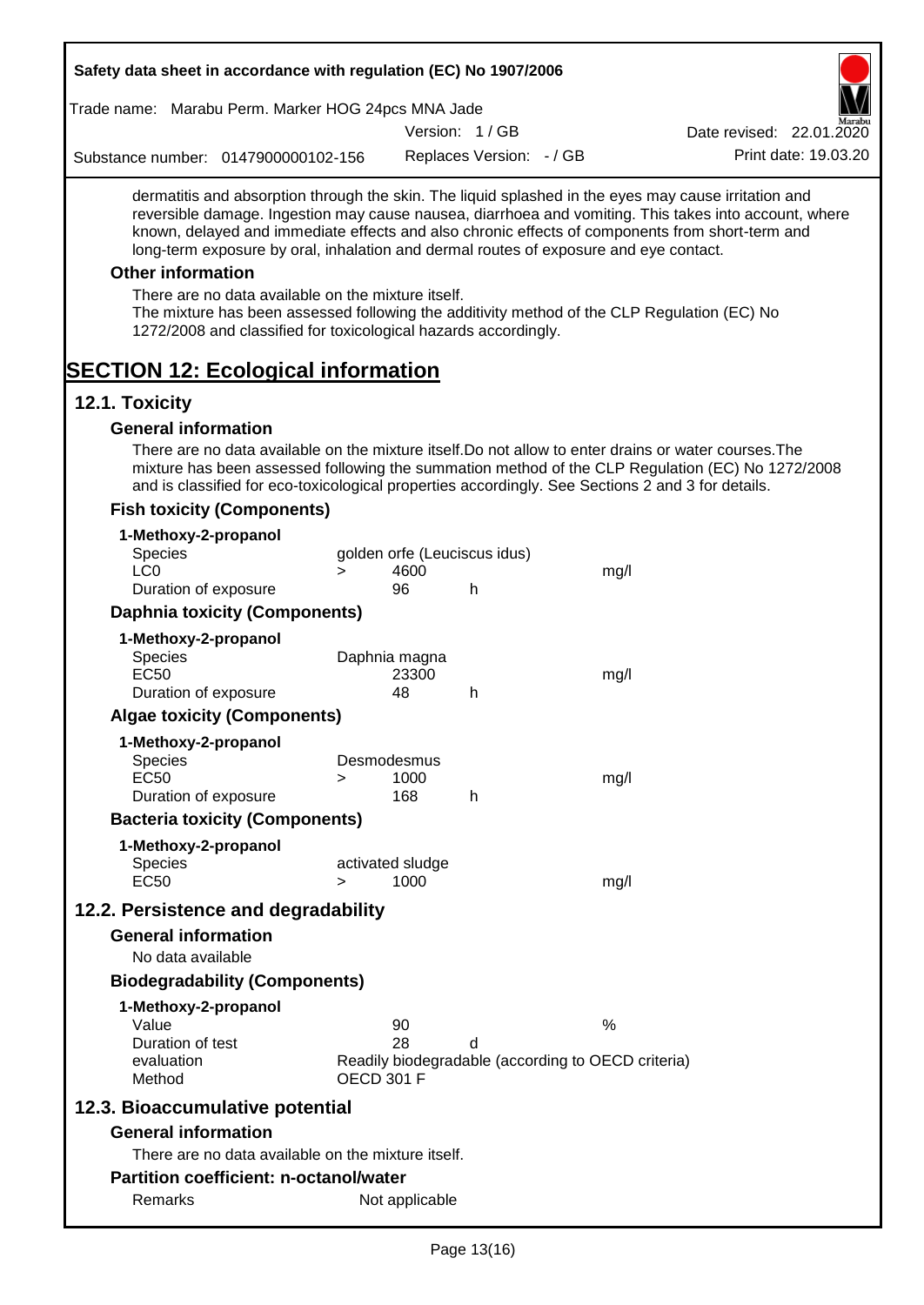#### **Safety data sheet in accordance with regulation (EC) No 1907/2006**

Trade name: Marabu Perm. Marker HOG 24pcs MNA Jade

Version: 1 / GB

Substance number: 0147900000102-156

Replaces Version: - / GB Print date: 19.03.20 Date revised: 22.01.2020

# **12.4. Mobility in soil**

## **General information**

There are no data available on the mixture itself.

## **12.5. Results of PBT and vPvB assessment**

#### **General information**

There are no data available on the mixture itself.

#### **12.6. Other adverse effects**

#### **General information**

There are no data available on the mixture itself.

# **SECTION 13: Disposal considerations**

#### **13.1. Waste treatment methods**

#### **Disposal recommendations for the product**

Do not allow to enter drains or water courses. Wastes and emptied containers should be classified in accordance with relevant national regulation. The European Waste Catalogue classification of this product, when disposed of as waste is EWC waste code 08 03 12\* waste ink containing dangerous substances If this product is mixed with other wastes, the original waste product code may no longer apply and the appropriate code should be assigned. For further information contact your local waste authority.

#### **Disposal recommendations for packaging**

Using information provided in this safety data sheet, advice should be obtained from the relevant waste authority on the classification of empty containers. Empty containers must be scrapped or reconditioned.

Not emptied containers are hazardous waste (waste code number 150110).

# **SECTION 14: Transport information**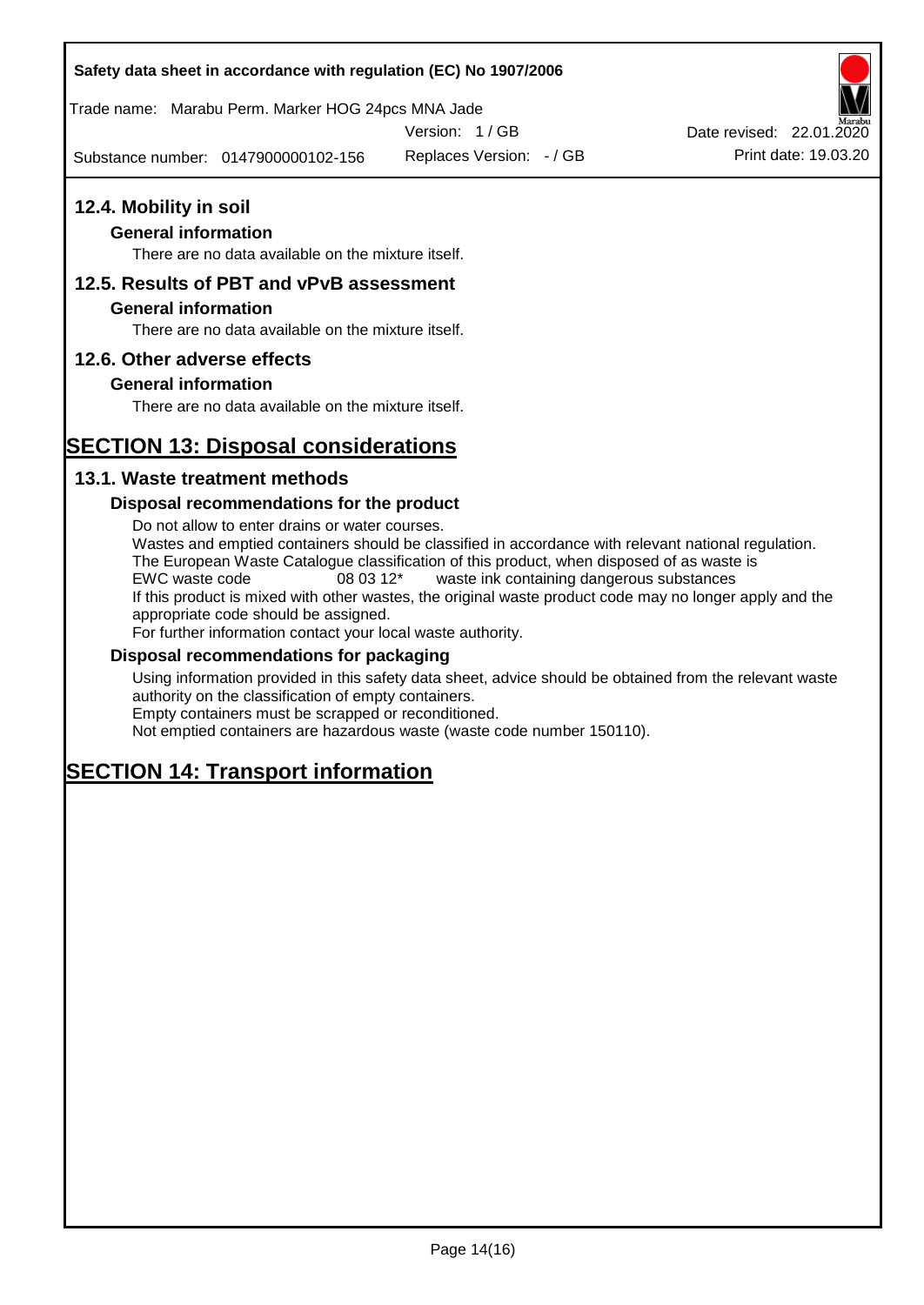| Safety data sheet in accordance with regulation (EC) No 1907/2006 |  |
|-------------------------------------------------------------------|--|
|-------------------------------------------------------------------|--|

#### Trade name: Marabu Perm. Marker HOG 24pcs MNA Jade

Version: 1 / GB



Substance number: 0147900000102-156

|                                     | <b>Land transport ADR/RID</b> | <b>Marine transport</b><br><b>IMDG/GGVSee</b> | Air transport<br><b>ICAO/IATA</b> |
|-------------------------------------|-------------------------------|-----------------------------------------------|-----------------------------------|
| Tunnel restriction code             | D/E                           |                                               |                                   |
| 14.1. UN number                     | 1263                          | 1263                                          | 1263                              |
| 14.2. UN proper shipping name       | <b>PAINT</b>                  | <b>PAINT</b>                                  | <b>PAINT</b>                      |
| 14.3. Transport hazard<br>class(es) | 3                             | 3                                             | 3                                 |
| Label                               |                               |                                               |                                   |
| 14.4. Packing group                 | Ш                             | Ш                                             | III                               |
| Special provision                   | 640E                          |                                               |                                   |
| <b>Limited Quantity</b>             | 51                            |                                               |                                   |
| Transport category                  | 3                             |                                               |                                   |
| 14.5. Environmental hazards         |                               | no                                            |                                   |

# **Information for all modes of transport**

## **14.6. Special precautions for user**

Transport within the user's premises:

Always transport in closed containers that are upright and secure.

Ensure that persons transporting the product know what to do in the event of an accident or spillage.

# **Other information**

**14.7. Transport in bulk according to Annex II of Marpol and the IBC Code** no

# **SECTION 15: Regulatory information**

# **15.1. Safety, health and environmental regulations/legislation specific for the substance or mixture**

# **VOC**

VOC (EU) 75 %

# **Other information**

The product does not contain substances of very high concern (SVHC).

# **15.2. Chemical safety assessment**

For this preparation a chemical safety assessment has not been carried out.

# **SECTION 16: Other information**

**Hazard statements listed in Chapter 3**